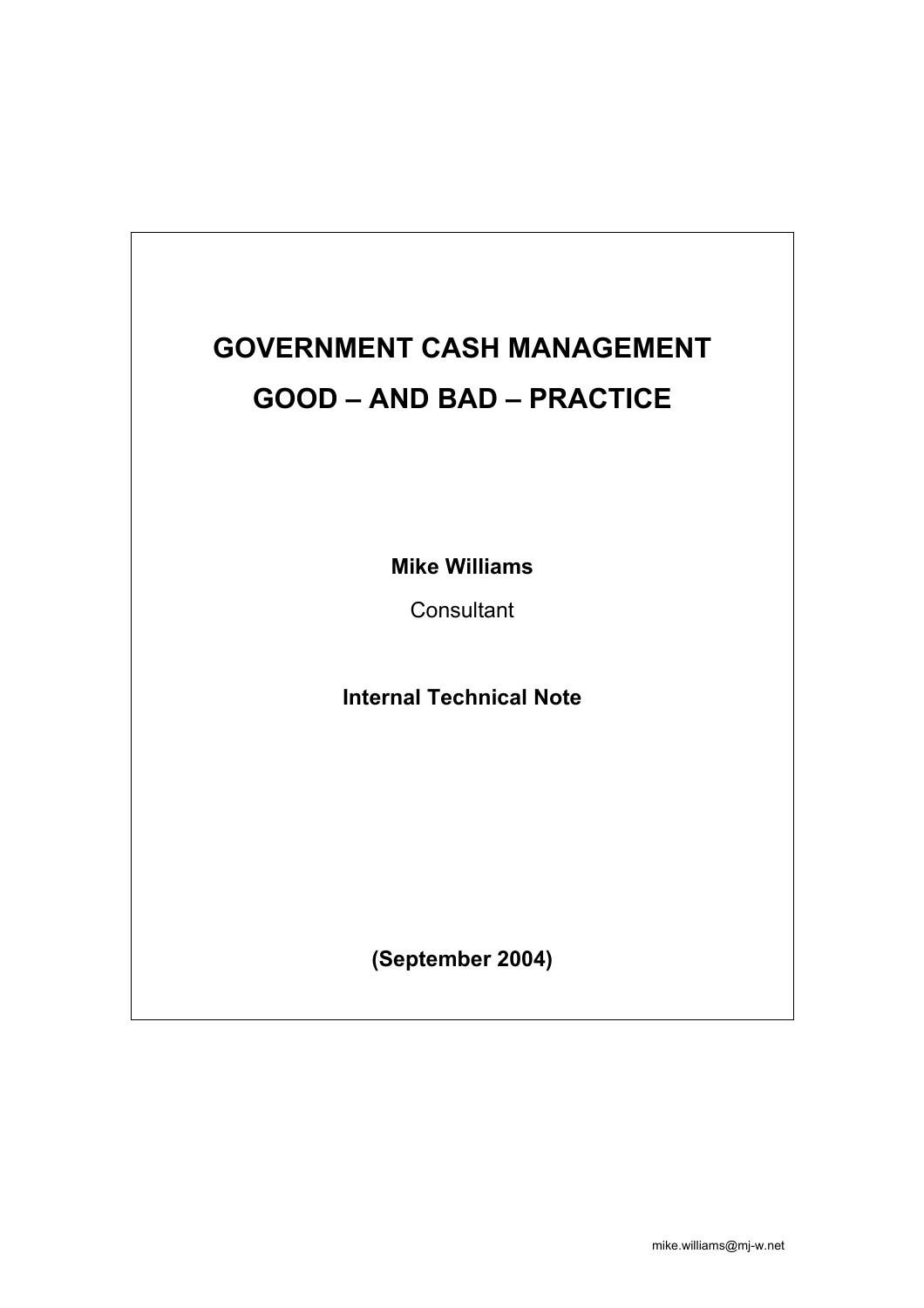# **GOVERNMENT CASH MANAGEMENT: GOOD - AND BAD - PRACTICE**

# **Table of Contents**

| Management of Government Receipts and Payments5            |  |
|------------------------------------------------------------|--|
|                                                            |  |
|                                                            |  |
|                                                            |  |
|                                                            |  |
| Government Balance Sheet Objectives and Risk Management 16 |  |
|                                                            |  |
|                                                            |  |
|                                                            |  |
|                                                            |  |
|                                                            |  |
|                                                            |  |
|                                                            |  |
|                                                            |  |
|                                                            |  |
|                                                            |  |
|                                                            |  |
|                                                            |  |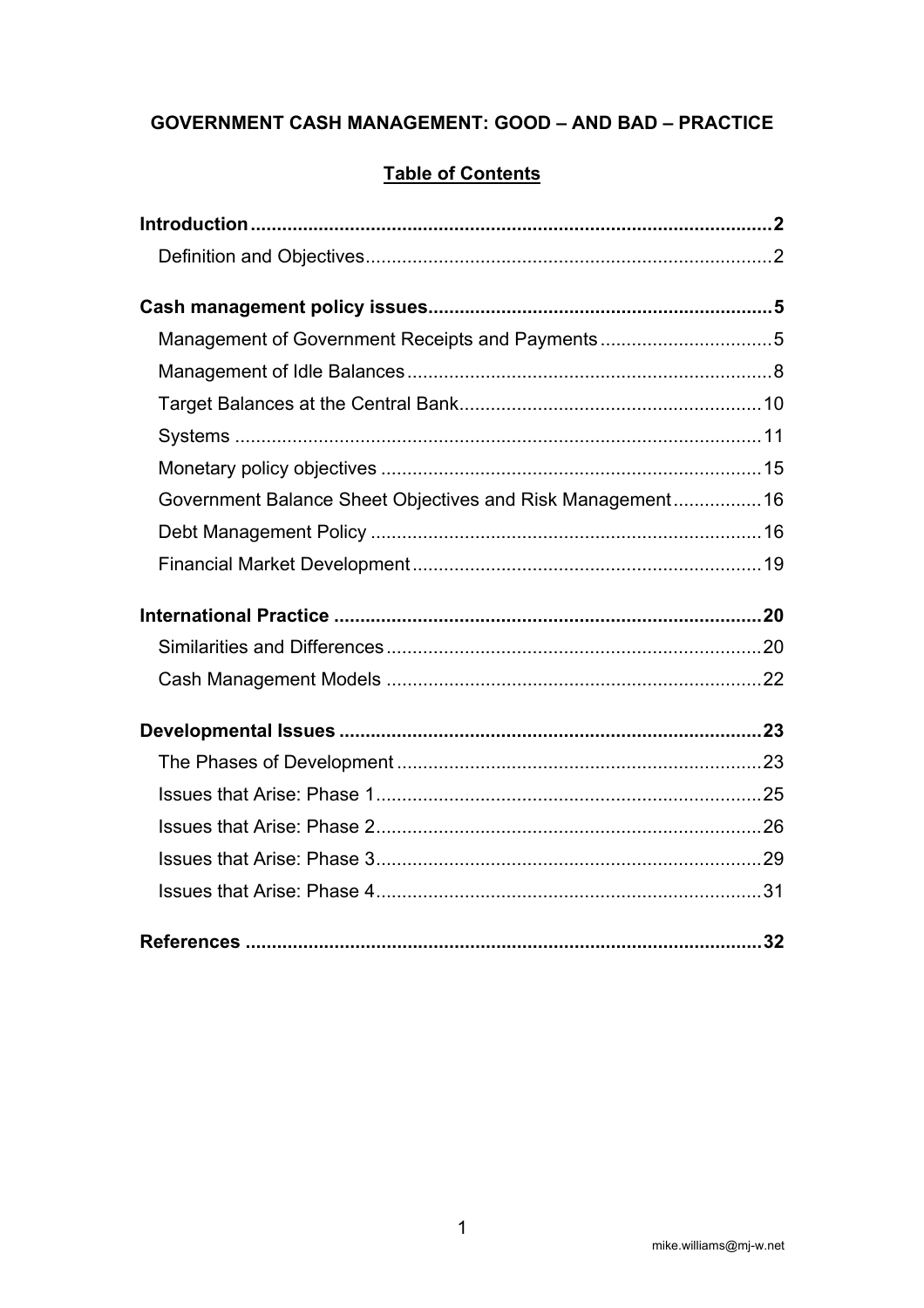# <span id="page-2-0"></span>**GOVERNMENT CASH MANAGEMENT: GOOD – AND BAD – PRACTICE**

## **INTRODUCTION**

1. Government cash management has been given less attention than government debt management – by the international agencies, by governments themselves, and by consultants and academics. Maybe this is as it should be: the potential costs of "wrong" debt decisions accrue over many years and can leave an economy heavily exposed at a time of economic stress, whereas the losses associated with poor cash management are shorter term and can be corrected. But bad practice not only wastes money, it can inhibit the development of local financial markets, and undermine the effectiveness of monetary policy.<sup>1</sup>

2. Cash management also suffers from a lack of consensus of what it comprises. From the perspective of budget policy or management, it is an internal government function – ensuring that cash flows to where it is needed without wastage or idling. But to debt managers and central banks it is about the impact and management of the government's cash flows in the financial sector. Both are important.

3. This paper, after defining cash management, suggests why it is important and outlines the wider policy context; identifies some international models drawn from the experience of more developed countries; and then discusses some issues more relevant to developing or emerging countries. The aim is to clarify the policy issues and assist the decision making process particularly in those countries who have identified the need for reform. The paper identifies poor practice – but although good practice has a number of common characteristics, there is no single best practice model; that will depend on the local context and the wider policy approach.

## **Definition and Objectives**

 $\overline{a}$ 

4. Government cash management may be defined as "the strategy and associated processes for managing cost-effectively the government's shortterm cash flows and cash balances, both within government, and between government and other sectors". Note that:

- a. This definition includes both policy issues, and the design of the more humdrum processes.
- b. The management of cash flows and of cash balances gives rise to some different challenges; both need to be addressed.

<span id="page-2-1"></span> $1$  This paper has benefited from comments from a number of current and past practitioners, notably Ian Storkey, Paul Malvey and former colleagues from the UK Debt Management Office, as well as drawing on my own experience at the UKDMO. I am grateful to all concerned and also for the useful observations during a seminar at the World Bank in October 2003. Errors and the views expressed remain my own.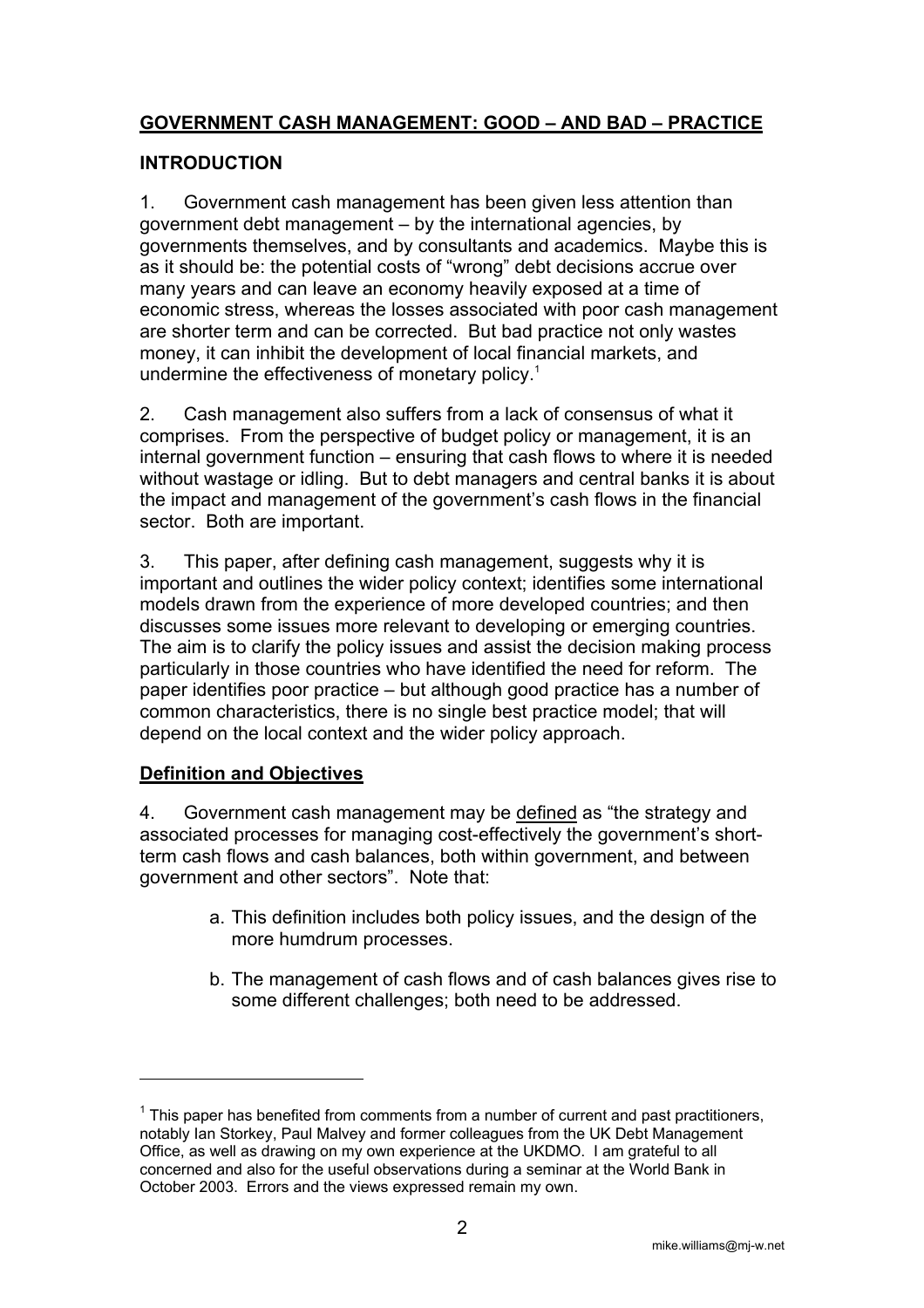c. The definition includes cash management within the government sector and government's interaction with other sectors, particularly the financial sector.

5. Certainly a government must be able to fund its expenditures in a timely manner and meet its obligations as they fall due. But cost-effectiveness, risk reduction and efficiency are additional objectives. More specifically, the objectives of efficient government cash management may be defined as:

- a. Keeping to a minimum the volume of idle balances held in the banking system, and the extra costs associated with that.<sup>[2](#page-3-0)</sup>
- b. Reducing risk operational, credit and market risk.
- c. Adding flexibility to the ways in which the timing of government cash inflows and outflows can be matched.
- d. Supporting other financial policies.

6. The benefits of efficient cash management are the corollary of these objectives; see Box 1.



 $\overline{a}$ 

<span id="page-3-0"></span> $2$  The float held within government will typically earn interest at a low or zero rate, but be financed by borrowing, often long-term borrowing at the margin. The sums involved do not need to be very large for the net annual interest costs to be significant.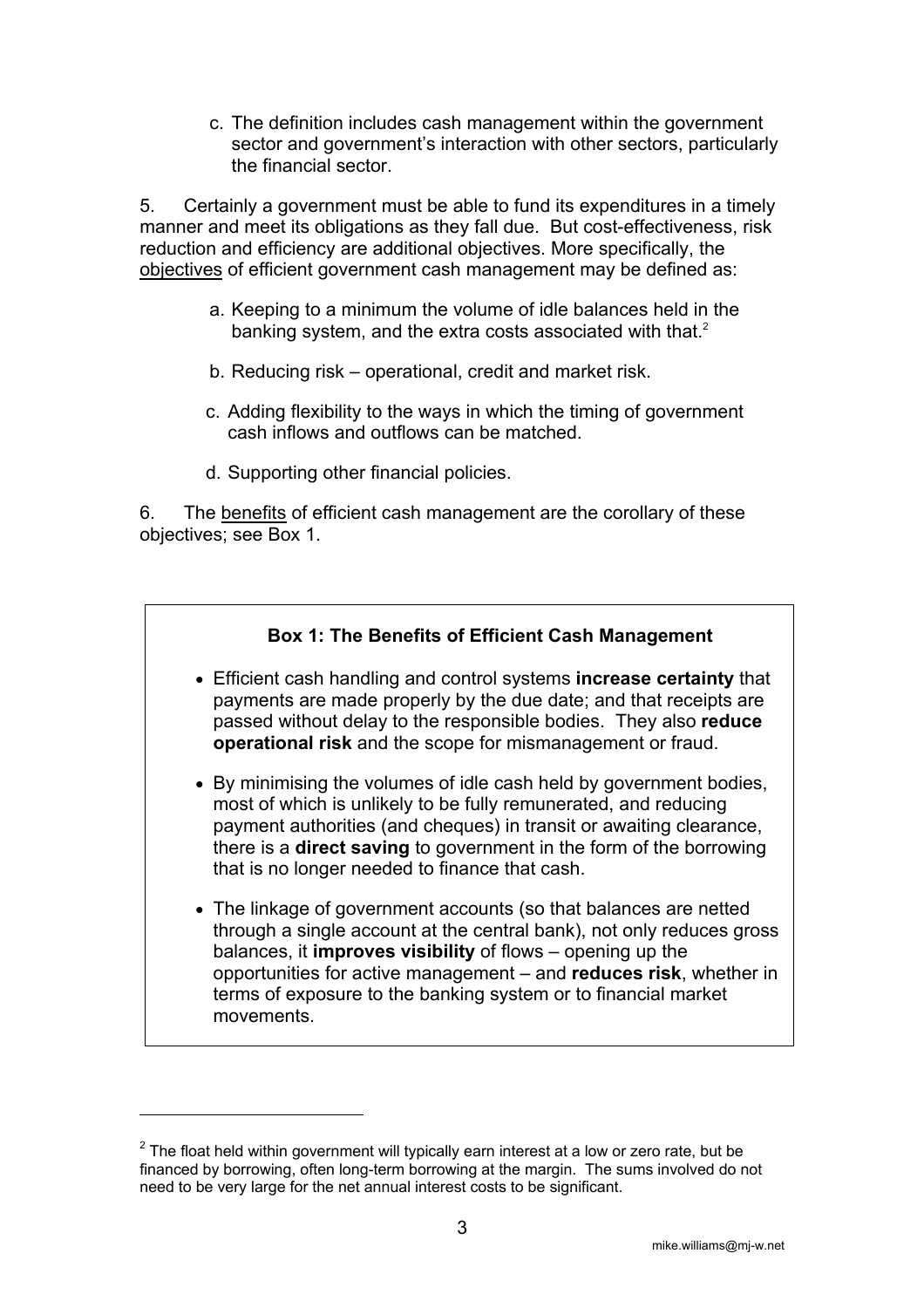- A wide range of financing instruments Treasury bills and other short term borrowing and lending – gives a government **greater flexibility** in how best to manage its financing needs; and it is able to avoid the risk of high borrowing costs associated with less flexible arrangements.
- Active cash management policies, by offsetting flows in and out of the ministry of finance's account at the central bank, remove one of the major influences on short term changes in money market liquidity. This in turn reduces one of the elements of uncertainty in the central bank's liquidity forecast and therefore makes **monetary policy interventions less problematic**. More generally it can reduce the volatility of short-term interest rates and uncertainty in money markets.
- Efficient cash management contributes to the development of an **efficient short-term securities market** as well as being facilitated by it.

7. Best practice in eight separate areas of policy is explored below. Four of these are largely self-contained, where the government treasury and cash management functions will themselves have the lead responsibility:<sup>[3](#page-4-0)</sup>

- a. Management of the flow of receipts and payments within government, i.e. by government departments, agencies and other bodies, and the associated account structure and processes, to ensure timely processing and to reduce unnecessary idle balances.
- b. Management, including by investing outside government, of those balances that are (unavoidably) held by government bodies.
- c. Proactive policies to manage short-term borrowing and lending outside government to offset volatility in government cash flows so as to maintain a low target balance at the central bank.
- d. Investment in the associated systems

 $\overline{a}$ 

8. Cash management policies also need to be set in the context of four wider policy areas:

<span id="page-4-0"></span> $3$  The systems and guidance for the management of receipts and payments within government are usually the responsibility of the budgeting or accounting functions, whereas the "cash management function" (the terminology varies) is usually responsible for the management outside government of the net cash flows generated by those systems. As discussed below cash management may be in a separate unit integrated with debt management.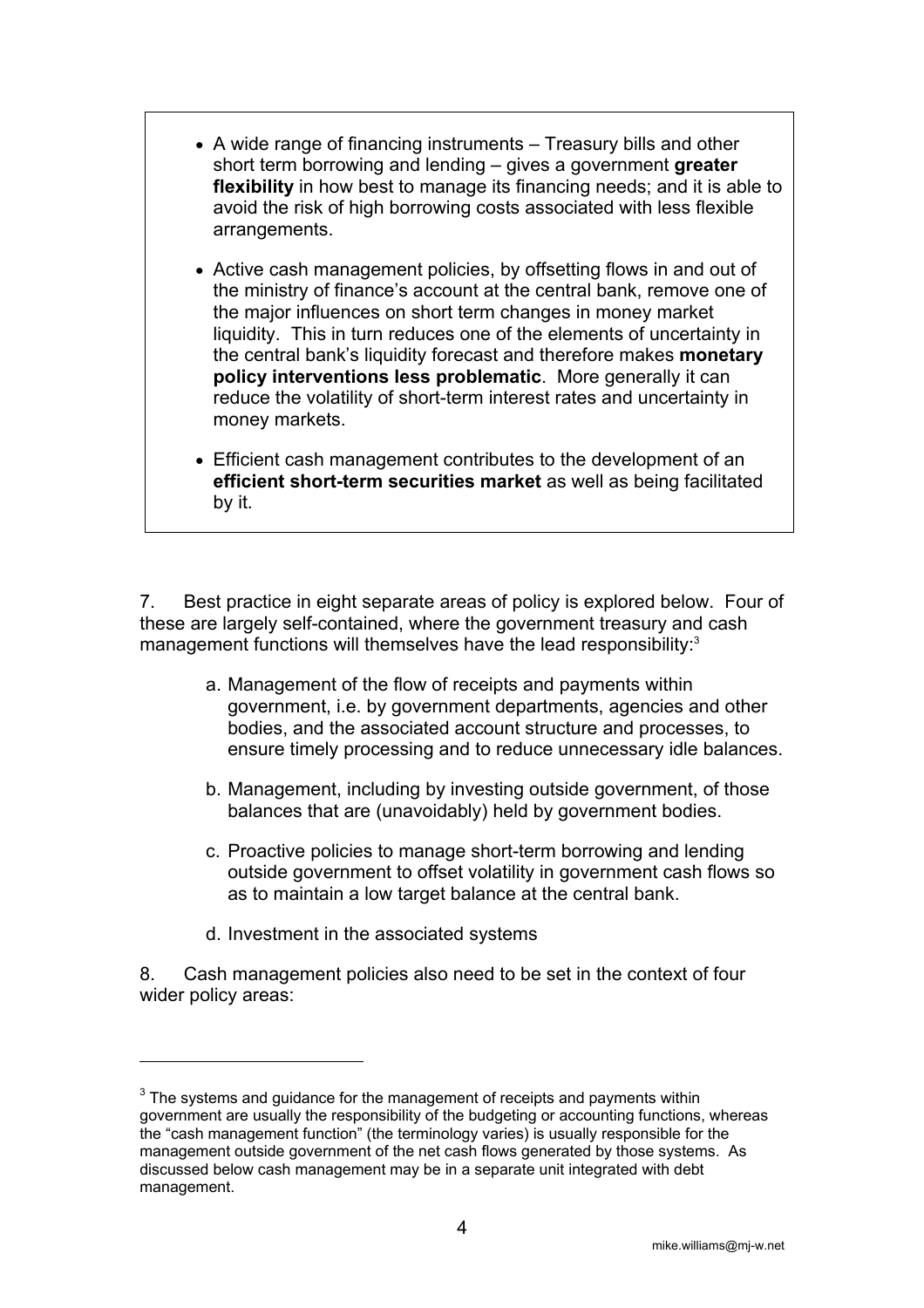- <span id="page-5-1"></span><span id="page-5-0"></span>a. Monetary policy and the related objectives for the control of financial sector liquidity, interest rates and inflation.
- b. The government's objectives for its own balance-sheet and management of balance sheet risk.
- c. Debt management policies.
- d. Financial market development policies.
- 9. The interaction between these eight policy areas is illustrated below.



## **CASH MANAGEMENT POLICY ISSUES**

 $\overline{a}$ 

## **Management of Government Receipts and Payments**

10. Efficient cash management does not mean trying to control the timing of government expenditures to match the timing of cash receipts. The associated disruption and delay undermines the benefits of the planned expenditure. Efficient government payment systems instead ensure that invoices are processed promptly and obligations met.<sup>[4](#page-5-1)</sup>

 $4$  Arguably this council of perfection cannot always apply to the least developed economies; at times when their access to the debt markets may be limited, there must be some contingency arrangements that would allow expenditures to be delayed to ensure that cash inflows are not exceeded. Certainly there has to be scope for adjusting expenditure in the event of economic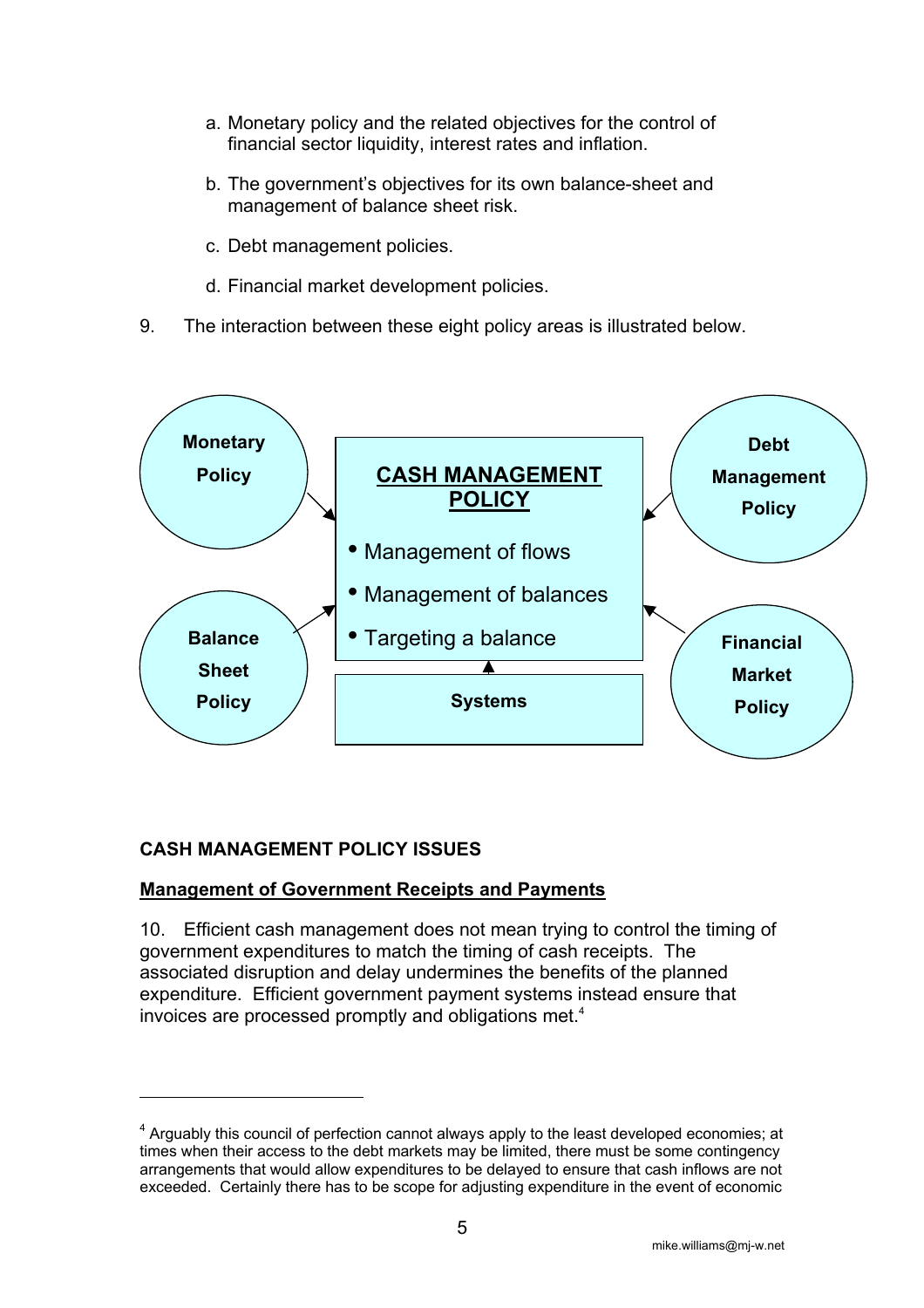11. Arrangements are necessary to provide tight control over the cash flows within government entities, and between government and the rest of the economy. But such arrangements, although important to ensure regularity and propriety and to guard against fraud, are not sufficient for the efficient management of cash flows.<sup>5</sup> That in turn requires, among other things:

- a. Identifying efficient cash management as an objective of government, and translating that into operational practices and procedures for the ministry of finance, government departments and the central bank.
- b. Separating the functions of authorisation and control of government's cash flows from those for the settlement and payment of the transactions. This separation ensures that concerns about efficiency are not inadvertently dominated by those of audit control (there are also good risk management reasons for this separation to avoid scope for fraud).
- c. Incentives for efficient cash management through all levels of government to minimise the level of cash balances and create greater certainty around the timing or payments and receipts. Such incentives can range from systems that penalise the holding of excess cash, through strict rules of government accounting, through to direct financial incentives.<sup>[6](#page-6-1)</sup>
- d. Increasing reliance on electronic funds transfer; and the avoidance of an unnecessarily large number of intermediate levels of cash handling and control. Pre-authorisation rather than pre-funding can further reduce the need for balances.
- e. A centralised or linked account structure that allows for the netting and aggregation of balances through overnight sweeping. The highest account in this pyramid will be the ministry of finance's account at the central bank.
- f. Information flows between departments, the ministry of finance or cash managers, and the banking system that allow close monitoring of cash, and facilitate the preparation of consolidated cash flow forecasts.

 $\overline{a}$ 

shocks; but this should ideally be for the budget planning system, not part of budget execution or cash management control.

<span id="page-6-0"></span> $5$  This sub-section draws on Ian Storkey's helpful governance brief published by the Asian Development Bank (2003), which discusses several of these points at somewhat greater length. He defines cash management as "having the right amount of money in the right place and time to meet the government's obligations in the most cost-effective way". That is important; but this paper adopts a wider definition.

<span id="page-6-1"></span> $6$  For example, allowing departments to retain as additional expenditure provision the interest implicitly saved from reforms that reduce cash requirements.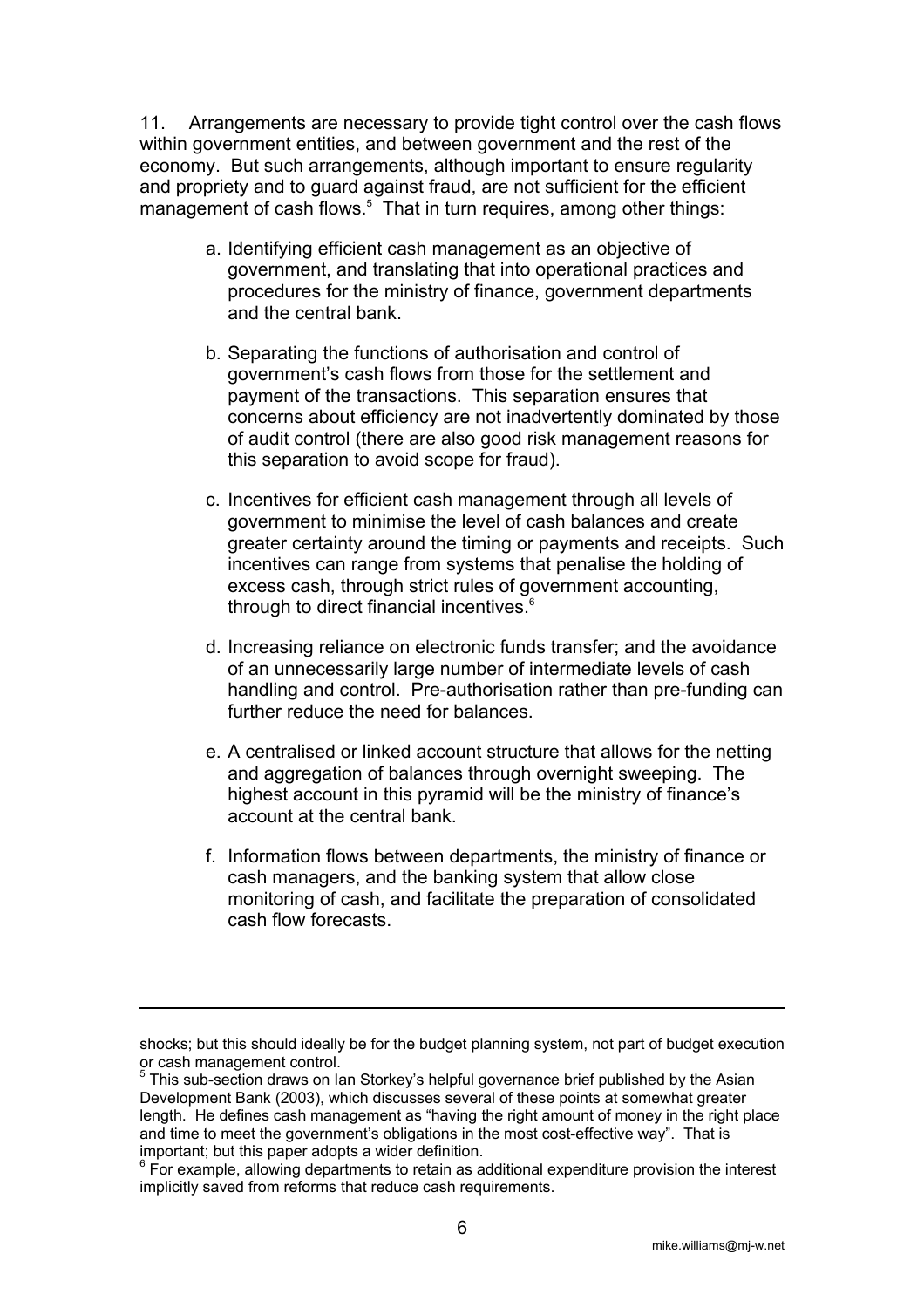12. Such arrangements are consistent with the devolution of payment or transactions responsibilities to commercial banks and local autonomy for government bodies, particularly where combined with electronic transfers that give greater certainty and reduce processing lags. But agreements with banks should be coupled with arrangements to reduce funds held in noninterest bearing accounts. To this end, banks should be required to pass any balances overnight to a higher account (and ultimately to the ministry of finance's account at the central bank). Commercial banks will often have a much greater geographical spread and processing capability than the central bank, and be best placed to supply transaction services. But there is an important distinction between these services, for which fees will be charged and the banks' management of deposit (or credit) balances on which interest is paid.

13. The concentration of balances at the central bank has benefits that go beyond the requirements of effective cash management. It reduces credit risk (government's exposure to individual banks) and moral hazard (the assumption by the banking system that the government will not allow any major bank to go bankrupt for financial stability or depositor protection reasons).

14. The emphasis on the control of cash flows may have to integrated with budgeting and control systems that operate primarily in accrual terms – see  $Box<sup>2</sup>$ 

## **Box 2: Cash and Accruals**

The focus of cash management is on cash flows and cash balances. In many countries, however, and in all those with more sophisticated expenditure planning systems, expenditure and revenue aggregates are defined primarily in accrual terms. This is consistent with the preferred definition for wider macro-economic aggregates; where the accrual numbers more accurately reflect demands on resources.

In some countries where spending approvals are given in accrual terms, the relevant spending authority may also be given a cash budget consistent with that. Others may rely on guidance from the centre rather than controls.

Potential problems arise when cash requirements differ greatly from budget approvals, whether because of the investment cycle, movements in debtors and creditors, other timing changes or notional costs or charges. The risk is that spending authorities will have an incentive and ability to draw cash in advance of need, undermining the discipline of the central control arrangements and tending to add to idle balances. This risk has to be mitigated by separate cash flow monitoring systems, but they will need to be integrated with the accruals based systems to ensure internal consistency.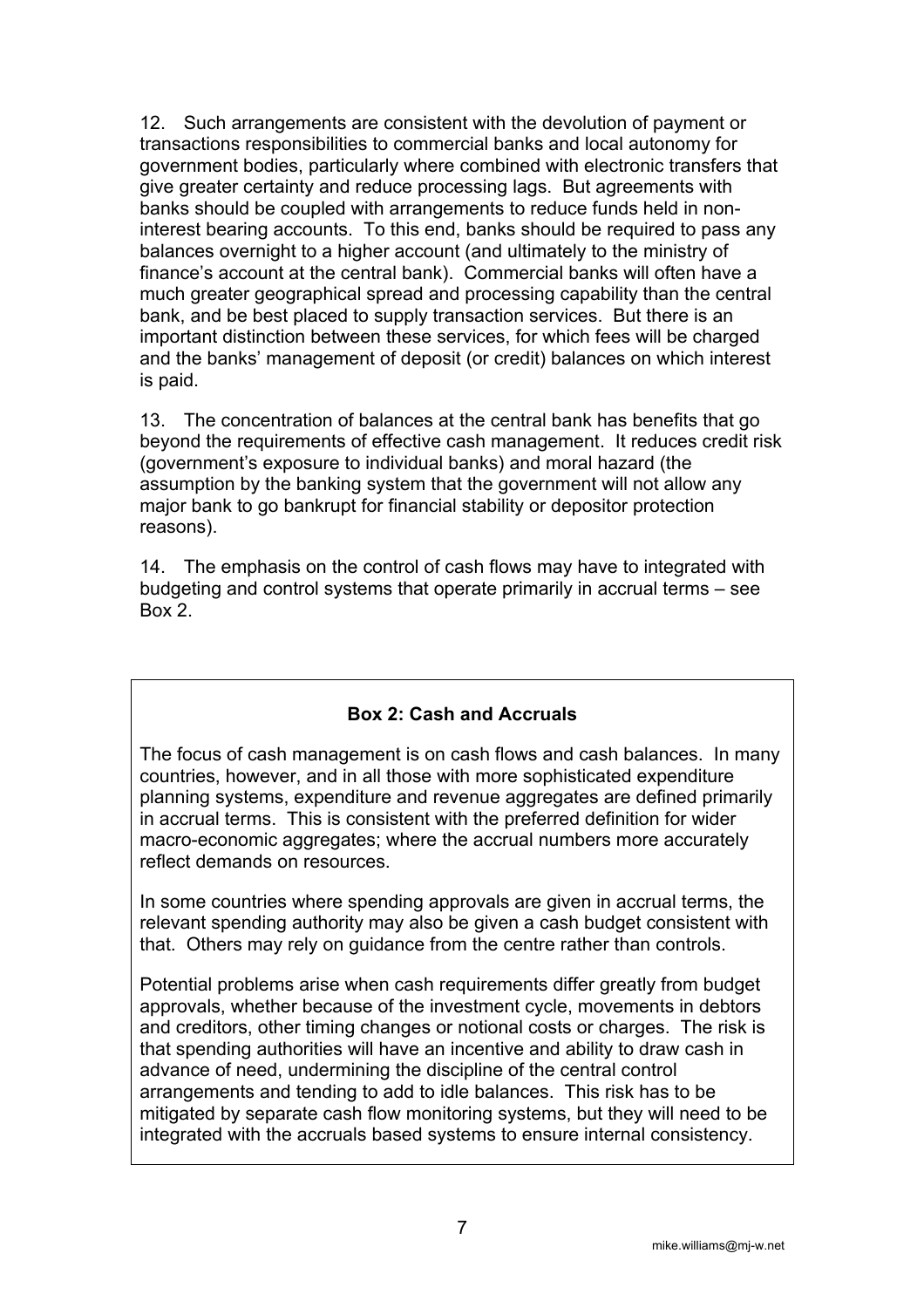## <span id="page-8-0"></span>**Management of Idle Balances**

 $\overline{a}$ 

15. Payment and processing lags, forecasting uncertainties and cash flow volatility mean that governments will inevitably need access to some liquidity; and cash is the simplest form of liquidity. They will, or at least should, expect cash balances to be remunerated.

16. In some cases all the balances will be held by the ministry of finance at the central bank, who in turn invests them; or, in others, the ministry of finance invests the greater part of them directly, assuming that the credit and other risks can be managed and after allowing for a minimum balance at the central bank for very short-term cash needs.

17. In circumstances where the balances are invested by the central bank, which will be the norm for developing and emerging countries, the ministry of finance will want to know and agree the central bank's policy for investing those balances, i.e. the counterpart on the other side of the bank's balance sheet.<sup>[7](#page-8-1)</sup> That in turn requires consideration of:

- a. The remuneration of the balances whether the balances earn a full market rate of return or not.
- b. The credit and liquidity risk associated with the investment.
- c. The treatment of any profit or loss and whether the central bank bears that or whether it is passed by the bank to the ministry of finance via the annual dividend or equivalent. $8$

18. The central bank may remunerate the balances at its own short-term lending rate to the market, i.e. the central bank's official repo or discount rate. This has logic insofar as the counterpart of a change in the level of the ministry of finance's balances will, other things equal, be an equal and opposite change in the commercial banking sector's net position at the central bank. However, in these circumstances central government is in effect charging the banking sector for the volatility in government cash flows. The banking sector will either have to hold a liquidity buffer or be forced to borrow at a rate that will tend to be above money market rates. If, typically, the

<span id="page-8-1"></span> $<sup>7</sup>$  Note that these paragraphs are discussing the investor as principal. There is a model</sup> whereby the central bank in effect acts as agent for the ministry of finance, taking instructions and passing back all interest receipts. In the terms of this section, that is equivalent to the ministry of finance investing the balances.

<span id="page-8-2"></span><sup>&</sup>lt;sup>8</sup> The formal relationship between ministry of finance and central bank varies in different countries. However, in most countries the ministry of finance has control over the central bank in the long-term; that is not to say that there cannot be considerable argument in the short-term over the policies of the central bank and which institution has the short-term benefit or cost of profits or losses (e.g. what dividends should be paid). Indeed, in countries where the central bank is in deficit, the income earned from the assets matching the balances may be an important mechanism offsetting that deficit.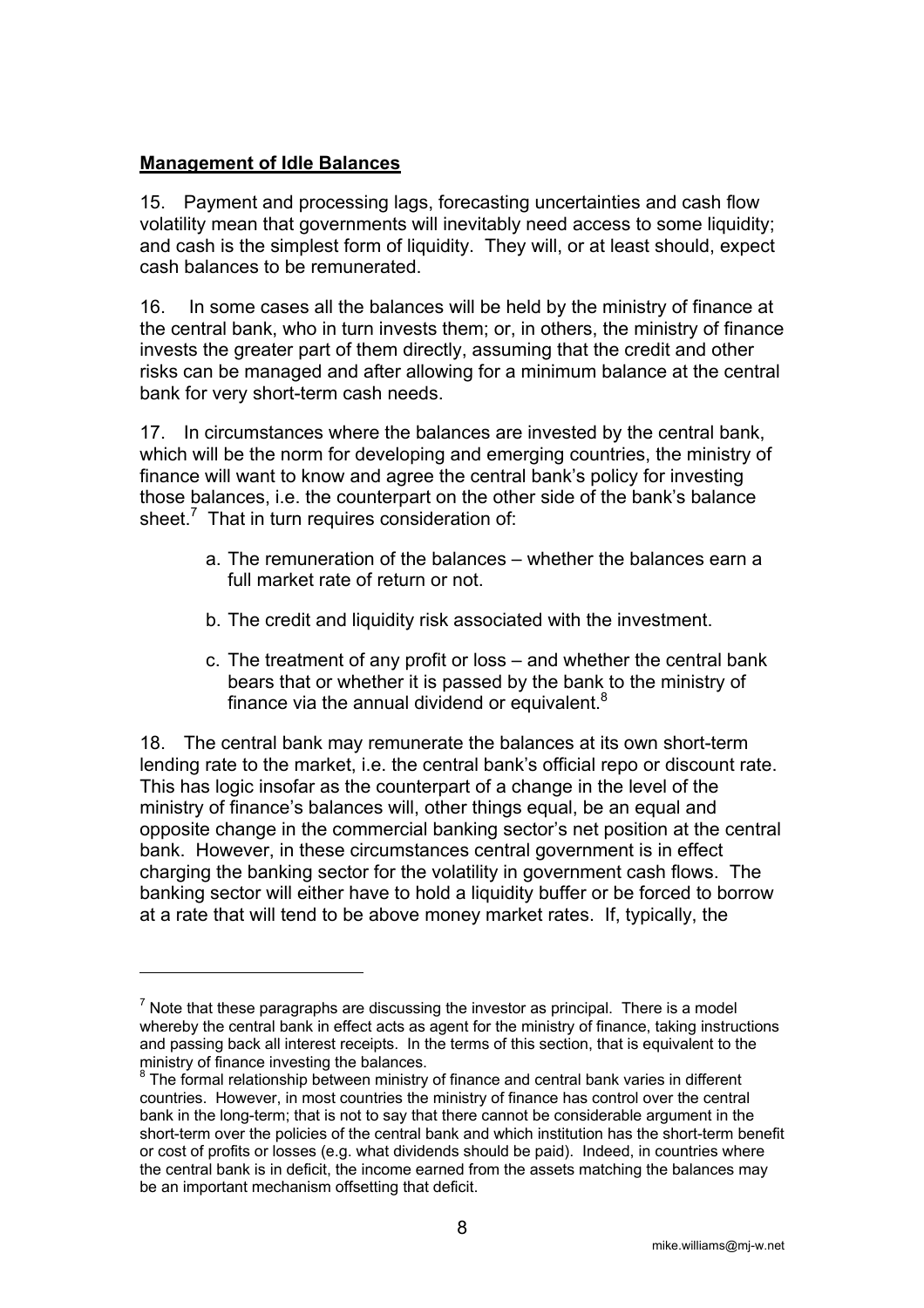balances are invested in central government debt, then the (short-term) interest rate received by the ministry of finance is likely to be less than the (longer term) rate achieved by the central bank. This follows from the normal experience of an upward sloping yield curve, reflecting investors' term premium and the risks associated with holding longer term debt.

19. Under the alternative model, the ministry of finance (or debt office on its behalf) invests the funds directly in the banking sector. Except possibly where the lending is very short-term, collateral should normally be taken to reduce credit risk; for this reason lending is often in the form of reverse repo. Some countries choose to use the central bank as an agent for this, but the investment is directly under control of the ministry of finance.

20. Whatever the approach, the ministry of finance's balances at the central bank should normally be remunerated at a close-to-market rate, even where all bank profits or losses are passed back to the ministry and the ministry has the required leverage over the bank's investment policies. This:

- a. Improves accounting transparency and avoids the implicit crosssubsidy associated with administered rates.
- b. Removes any incentive to take economically inappropriate decisions.
- c. Reduces the risk that some part of the extra "profits" generated within the bank will be lost through leakage to higher administrative or other expenses – a relevant point where a central bank has responsibility for its own administrative budget

21. The treatment of more permanent or structural surpluses raises additional issues – see Box 3.

## **Box 3: Management of Structural Cash Surpluses**

Some countries have generated cash inflows to government that are very substantially above the sums needed for short-term cash or liquidity management. These may be associated with structural factors, the economic cycle, a period of fiscal restraint or one-off windfall gains. Examples include:

- The long term surpluses generated by the natural resource endowments of Norway or Kuwait, most of which are invested in a wide range of overseas assets.
- In 2000 the UK benefited from very large inflows from the sale of third generation mobile phone licences at a time of buoyant government revenue. It chose to run down the cash generated over a period of 3 years, offsetting future debt issuance, in the interim period managing the cash against a market derived short-term sterling benchmark return.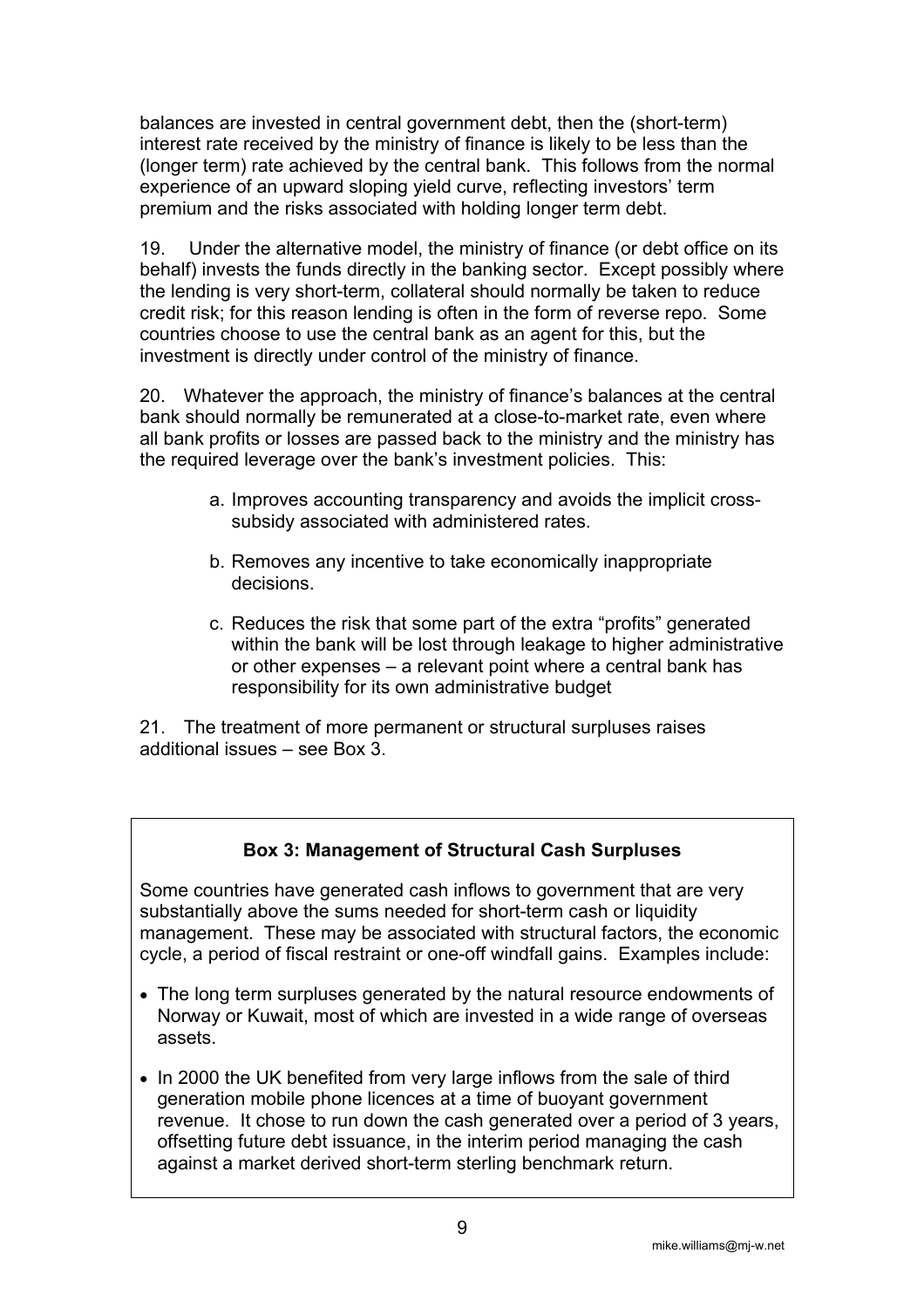<span id="page-10-0"></span>• Russia established in 2004 an Oil Stabilisation Fund into which were channelled excess receipts arsing from the unusually high oil prices through much of that year. If oil prices fall the Fund, which will be invested in high quality overseas government bonds, will be run down to help finance the budgetary deficit; alternatively; once the Fund has exceeded a certain size further excess revenue may finance additional expenditure.

The main principles governing management of these surpluses should be:

- The preferred structure of and balance between assets and liabilities on the government's balance sheet.
- The nature of the financial risks over the medium- and long-term, including the economy's exposure to external and internal events.
- The government's trade-offs between risk and return (credit risk and market risk).
- Where the sums are substantial in the local context, the impact on domestic financial markets will also be relevant.

It is likely that the surpluses of this kind will be managed differently from the management of day-to-day cash flows. It may be appropriate to manage the fund against a target or performance benchmark, on the analogy of institutional funds. The management team may be institutionally separate from the operational cash managers and possibly also the debt managers. But there should be a common understanding about the operational parameters of the different functions; there may also be arrangements whereby the cash managers can have access to liquidity within the fund in specified circumstances.

## **Target Balances at the Central Bank**

22. A number of countries take further the logic of the ministry of finance investing surpluses balances. In particularly, in the UK, Sweden and all the Eurozone countries, the ministry of finance takes responsibility for investing all government balances, keeping only a specified minimum balance at the central bank. The minimum is set as a target and has to be backed by shortterm borrowing and lending options that ensure that the ministry of finance is able to meet this target. This requires both capacity to handle a range of financial market instruments, and systems that allow the effective monitoring and forecasting of government cash flows.

23. This approach is particularly relevant for those countries that have taken the decision to give the central bank monetary policy responsibilities that it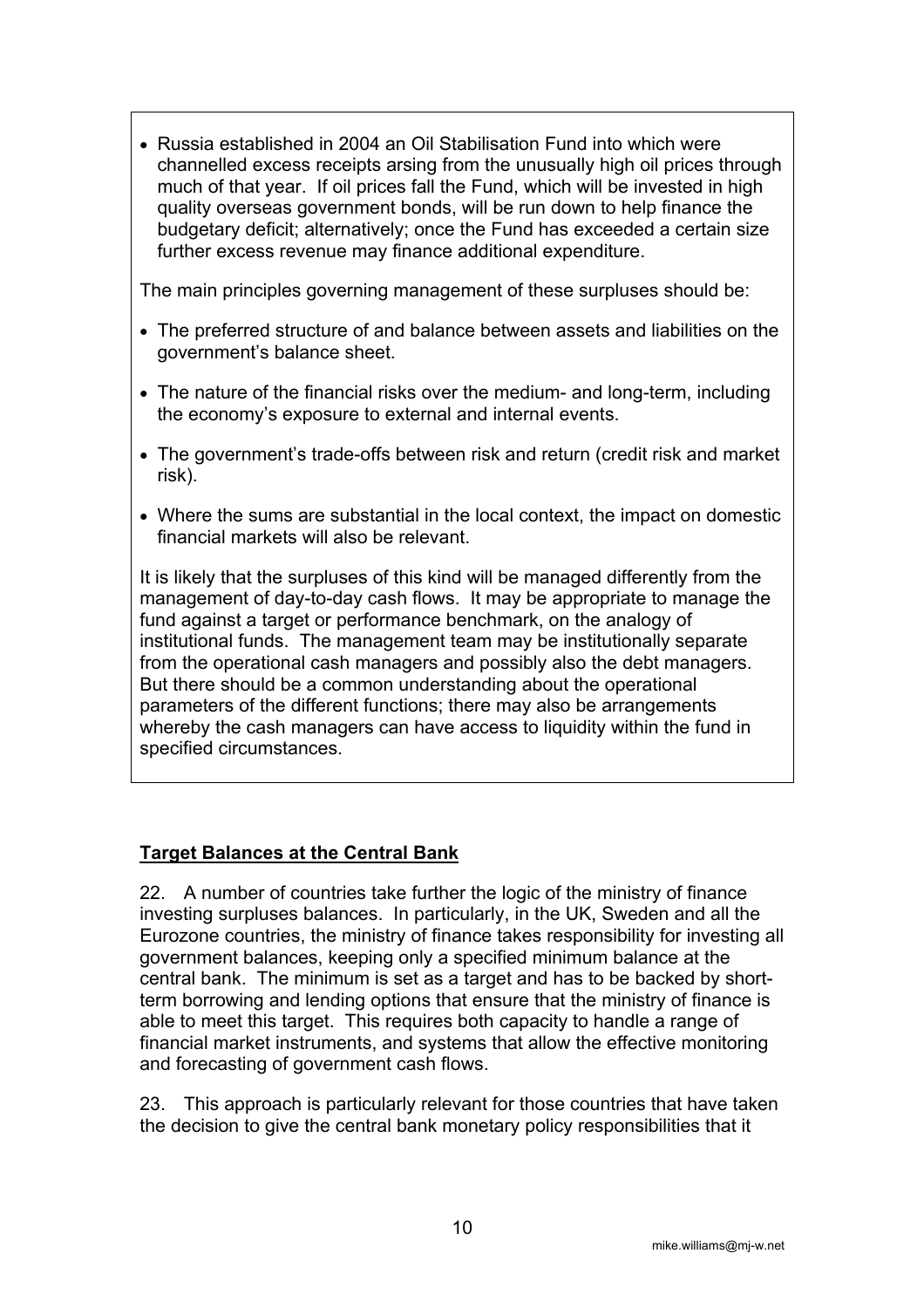<span id="page-11-0"></span>formally exercises entirely independently from the ministry of finance's fiscal and debt management policies.<sup>[9](#page-11-1)</sup> Monetary policy is discussed below, but the logic of separation – greater transparency, fewer institutional conflicts of interest, and reduced uncertainty in financial markets – applies equally to cash management. In particular, there are two advantages of giving the ministry of finance complete responsibility for managing its cash flow to hit a low target balance:

- a. It removes one of the variable influences on money market liquidity, in turn making the central bank's liquidity management task more straightforward.
- b. It avoids uncertainty in financial markets as to whether the actions of the central bank in the money market are driven by technical cash management considerations or are signals of future interest rate policy intention.

24. Under this model, there is little scope for meeting a target balance unless responsibility for managing short-term surpluses is integrated with responsibility for managing short-term borrowing – whether through bill issuance, selling securities or money market borrowing.

25. There are intermediate models. Some countries – e.g. the US – have policies that actively seek to invest balances in the market with a view to maintaining a low level of government balances at the central bank. However, it is left to the central bank to manage the residual fluctuation as part of its open market operations or other liquidity management policies. Australia seeks to minimise the excess balances somewhat through the profile for its Treasury bill issuance; but the central bank is nevertheless left with substantial government deposits which have to be taken into account in the formulation of monetary policy.

## **Systems**

 $\overline{a}$ 

26. Effective cash management is technically challenging. Active management in particular needs a strong commercial sector infrastructure with efficient banking, settlement and clearing systems and adequate data transfer capacity. Within government, as well as skilled staff, it requires efficient information management systems and the associated analytical capabilities. Operational risk can be better managed if these systems are also integrated.

<span id="page-11-1"></span> $9$  In the case of the Eurozone countries, this spilt is necessary insofar as one institution – the European Central Bank - has monetary responsibility across the whole area, while individual governments retain their fiscal and debt management responsibilities. Both the UK and Sweden, although independently deciding to give the central bank interest rate setting responsibilities, have set up cash management arrangements that are consistent with those in the Eurozone, thereby minimising the additional changes with would be needed in the event of their joining the zone.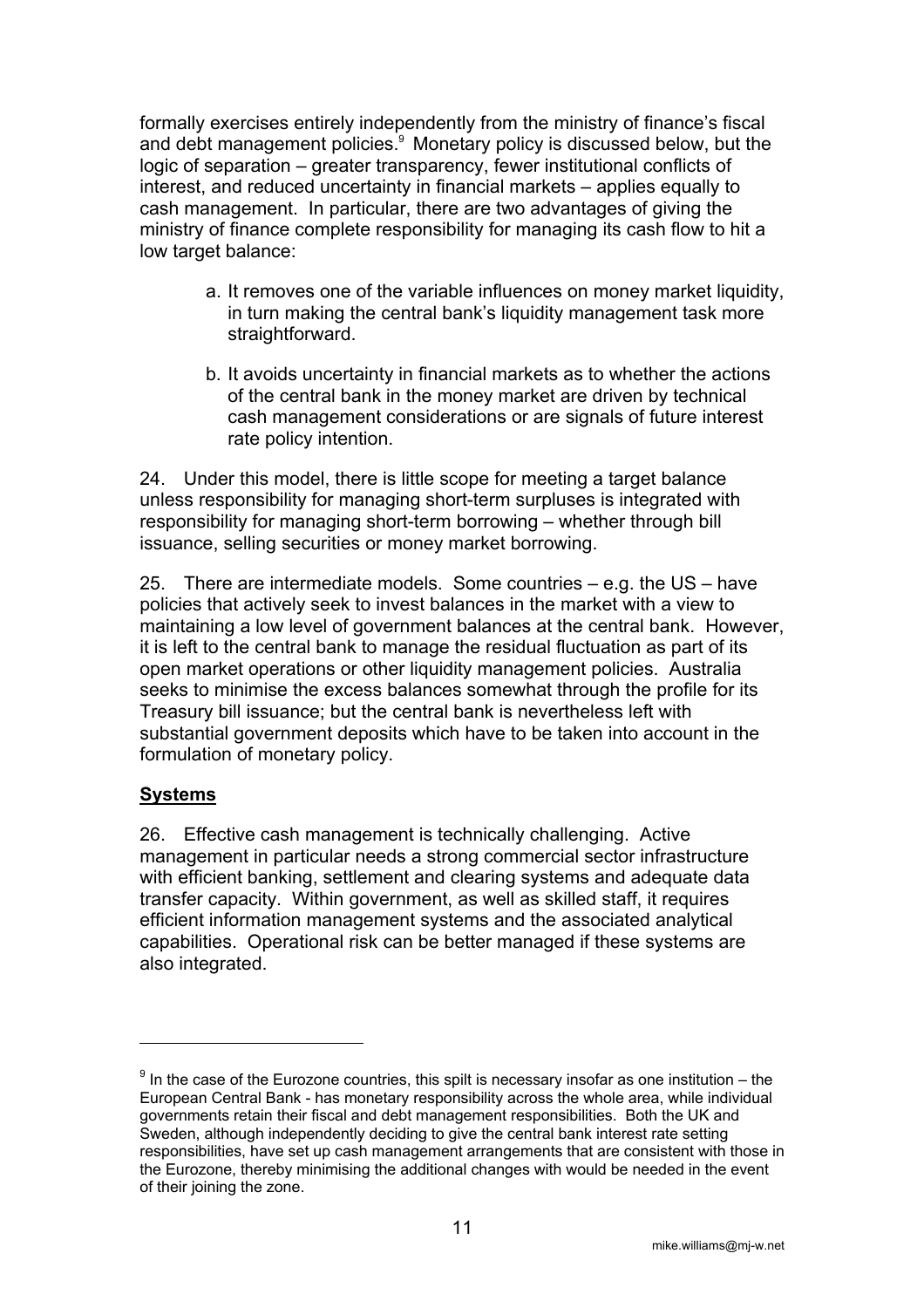27. The systems required for cash management are something of a step jump above those needed for debt management, budget execution and the associated accounting functions. The main systems involved are shown diagrammatically below. Those coloured blue will be needed in any government financial environment:

- a. The databases needed for government expenditure monitoring and control
- b. Financial accounts and published financial information will usually be driven off the expenditure monitoring and control systems.
- c. Debt management also requires accurate recording and reporting systems, both for producing reliable debt data and ensuring timely payment of debt servicing obligations. Debt management systems will feed back into government accounting information. More sophisticated ones will have the analytical tools need for portfolio modelling and scenario testing.
- d. Securities issuance and settlement brings with it both a demand for additional systems, integrated with the debt management system, and the ability to send financial information securely to the relevant settlement systems and to validate and reconcile transactions. More active debt managers will need transactions processing (front office) systems integrated with their (back office) database.

28. Government cash flow forecasting needs additional capability over and above expenditure monitoring and control. Some of that will be needed however sophisticated the cash management function (the green box). But as cash management develops, there is a greater need for early information, and the ability to compare successive forecasts and incorporate changing data without delay. These additional needs of active cash management are indicated by the yellow boxes on the diagram:

- a. The government cash manager will need to integrate forecasts of receipts and payments with other information on cash flows, notably those generated by financing decisions – bond issuance and servicing – and by the cash manager's own transactions. Also needed is the capability to generate flow profiles, and to impose different scenarios on them, as a basis for deciding future Treasury bill issuance or other short-term lending and borrowing strategies.
- b. The number of transactions associated with an active cash management policy is potentially very much greater than the number needed for debt management, reflecting the short-term nature of the securities involved. That will in turn put new requirements on systems for transaction processing and control, transferring secure information and the back office functions of settlement reconciliation and validation.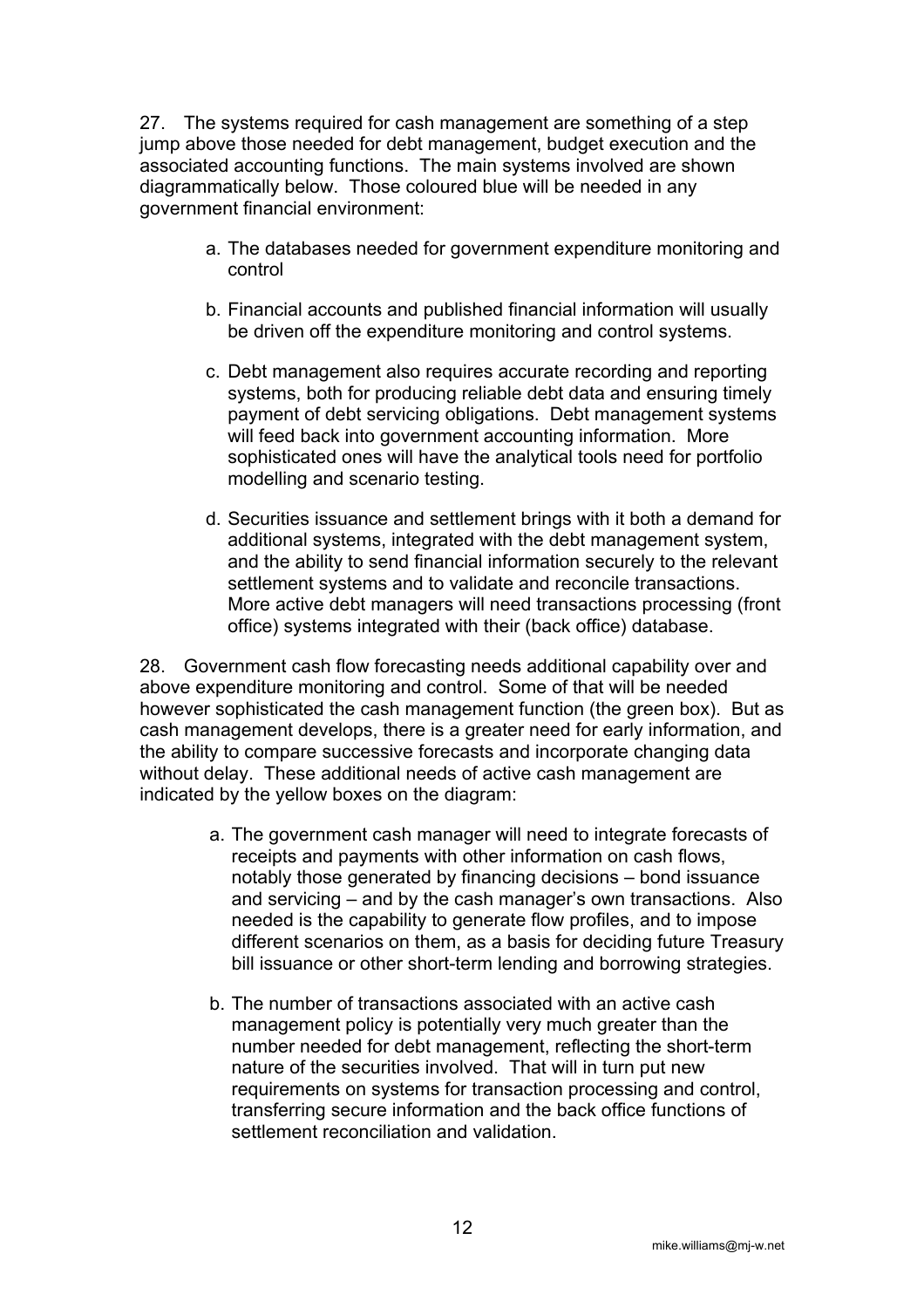c. Some countries publish separate financial accounts for all these financing transactions, which may require additional systems.

29. Expenditure control, forecasting, debt and cash management, and securities issuance and settlement can in principle be linked and synchronised allowing the "straight through processing" of data from the different systems. At the same time, straight through processing facilitates the integration of debt and cash management functions and brings them closer to other treasury functions of the ministry of finance. That in turn has implications for the organisation for these responsibilities. It has the effect of creating an integrated state treasury function, and can better encourage the development of a professional team of staff with the specialist knowledge required for these functions. Cash management systems strategy therefore needs to be a central part of the wider information systems strategy for the relevant ministry or office.<sup>[10](#page-13-0)</sup>

 $\overline{a}$ 

<span id="page-13-0"></span> $10$  There is some discussion of this point in OECD (2002), Chapter 6.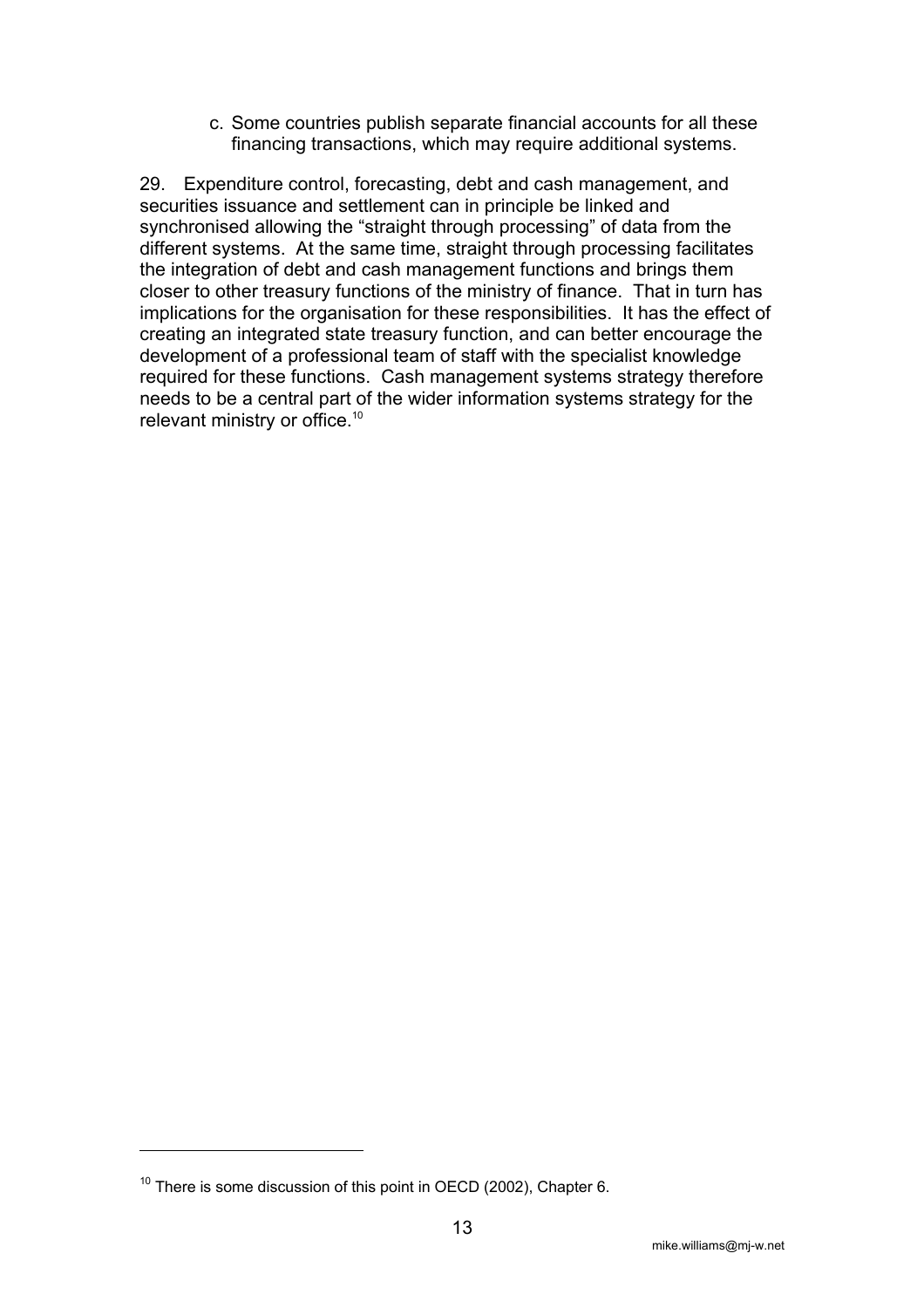#### **Cash Management Functions and Systems**

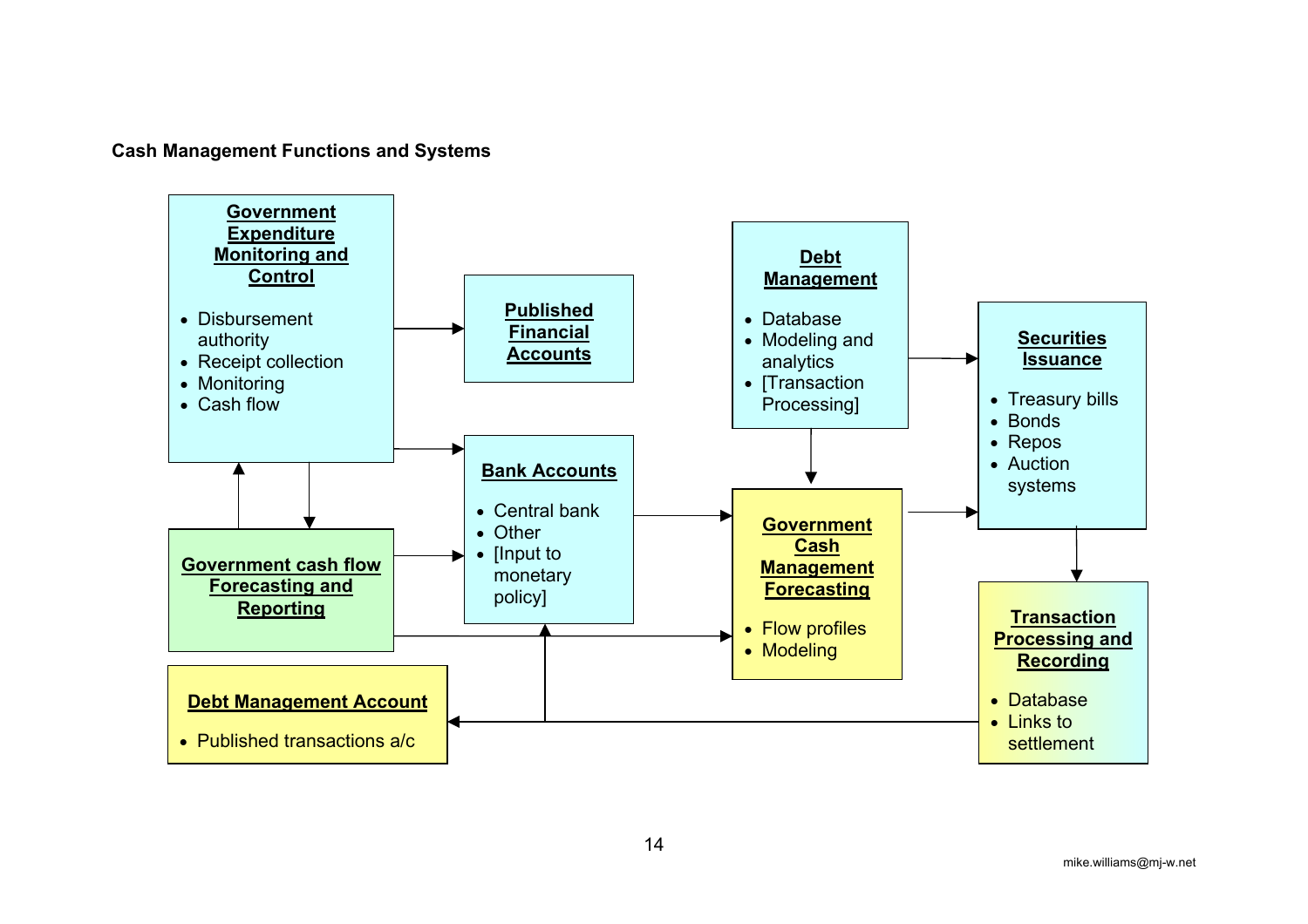## <span id="page-15-0"></span>**Monetary policy objectives**

30. Government cash flows potentially have a significant impact on banking sector liquidity. On any one day, the net flows between government and the commercial banking sector (i.e. from expenditure, revenue and debt transactions), plus the net flows of the banking sector with the central bank (including from changes in the public's demand for notes and coin, the central bank's foreign currency transactions and any changes in reserve requirements) must equal zero. In their open market operations, whether the emphasis is on monetary base growth or interest rates, central banks take account of these changes in banking sector liquidity.

31. As implied above, there are essentially two models for the treatment of the government's position. Either the ministry of finance itself, through shortterm borrowing and lending transactions in the money markets, manages its position to keep its balances at the central bank at a stable constant level; or, although the ministry of finance may manage its balances to avoid substantial daily fluctuations, the residual daily movement is taken into account by the central bank in its money market operations. In all cases, however, there needs to be co-operation between the ministry of finance and the central bank. This covers, as a minimum:

- a. A flow of information from the ministry of finance to the central bank on the government's prospective position, both for a period ahead and in the immediate future – this is particularly important when it is the central bank's responsibility to offset the impact of government transactions on banking sector liquidity. Central banks will have their own information sources – e.g. from the commercial banks on their prospective liquidity – but this will not be sufficient to build up a detailed picture of the different influences on liquidity.
- b. As the government's banker, the central bank should supply up-todate information on movements across the ministry of finance's account.
- c. Remuneration of the ministry of finance's account at the central bank.
- d. Arrangements, which may be semi-automatic, to ensure that all accounts are squared of at the end of the day even when forecasts prove to be wrong.

32. If the ministry of finance or debt office is intervening in the money markets, there also needs to be an understanding with the central bank about the instruments, timing and maturity of interventions, in order not to cut across the bank's monetary policy operations. The government cash managers must also avoid any risk that they are thought to be speculating on future interest rate changes; the market uncertainty created would undermine the very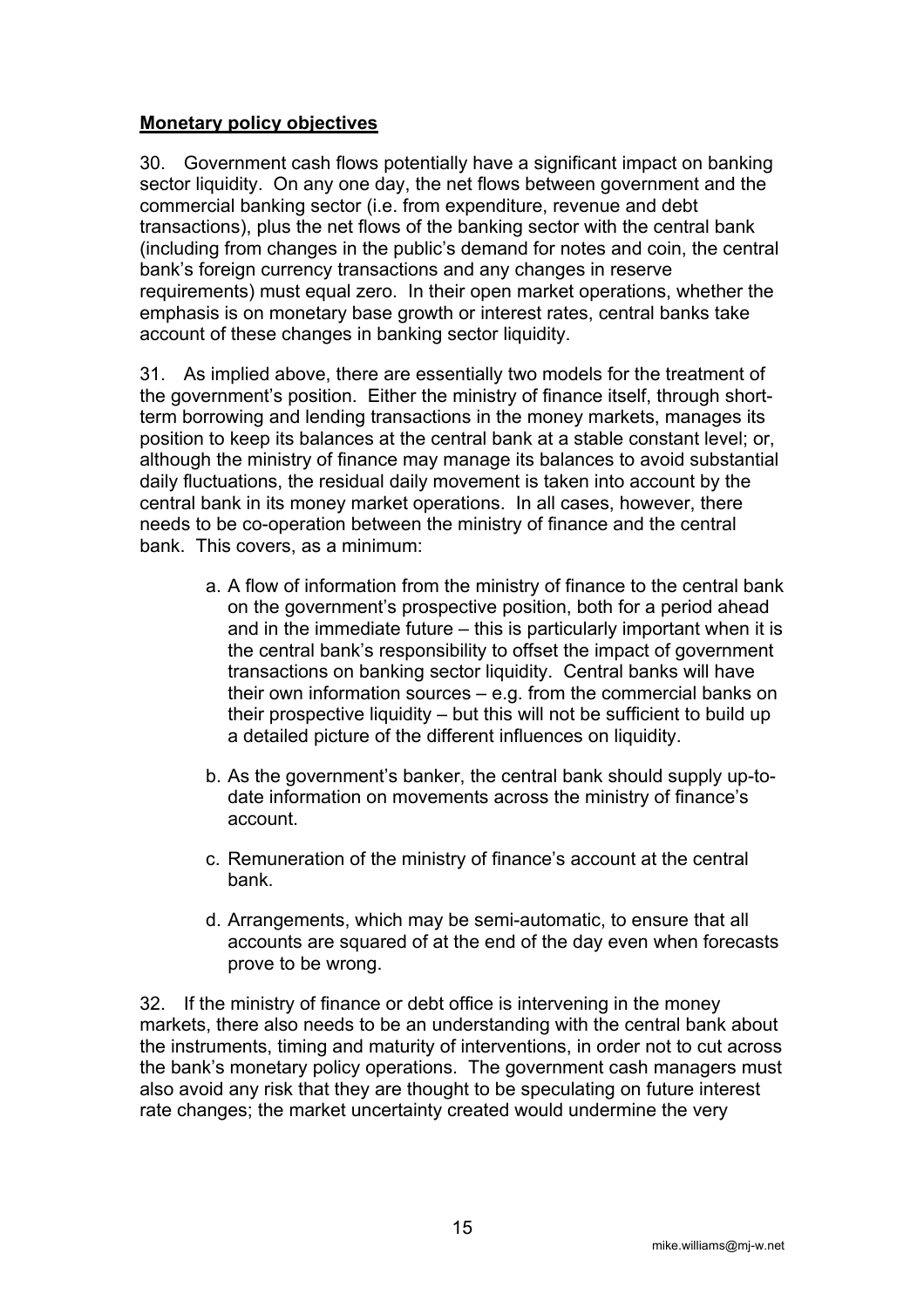<span id="page-16-0"></span>purpose of separation between the institutions responsible for monetary policy and those responsible for fiscal and financing policy.<sup>11</sup>

33. The mechanisms for establishing this co-operation vary. They may be integrated with the co-ordination mechanisms between debt management and monetary policy – even in those countries where there is formal separation of these responsibilities, there needs to be some machinery to handle potential operational conflicts. Where forecast data are shared, they may generate a joint bank/ministry forecast, or each institution may remain responsible for its own forecast.

## **Government Balance Sheet Objectives and Risk Management**

34. Governments are increasingly seeking to bring all financial assets and liabilities within the scope of portfolio decision-making (and associated analytics and portfolio testing). There are two aspects to this: taking account of financial assets when testing the portfolio ahead of debt issuance decisions; and a much more explicit emphasis on asset-liability matching techniques.<sup>12</sup>

35. The implications of balance sheet management may not be of great importance in considering cash management, but their relevance should be addressed. In the cash management context, most asset and liabilities will be very short-term, since liquidity is essential to cope with fluctuating government revenues and expenditures. However, large idle balances, and more so structural surpluses, may be highly relevant in considering the market and credit risk faced by the government, and should play a part in the portfolio decision-making processes. This is particularly the case where, at the margin, the excess cash is invested short-term securities or deposits and financed by the issue of much longer-term bonds.

## **Debt Management Policy**

 $\overline{a}$ 

36. If government cash management interacts with monetary policy – and the need for suitable co-ordination mechanisms is identified – it interacts even more closely with debt management. Notwithstanding the case for a separation of debt and monetary policy responsibilities, the need to manage government liquidity requires debt and cash management functions to be integrated in the same institution or to work in close co-operation.

37. The benefits of integration of the two functions are set out in Box 4. In particular, integration ensures that:

<span id="page-16-1"></span> $11$  For a further discussion of respective institutional responsibilities and the need for coordination between central banks and debt and cash managers, see Graeme Wheeler (2004),

<span id="page-16-2"></span>especially Chapter 2.<br><sup>12</sup> See also the IMF & World Bank's "Guidelines for Public Debt Management" (2003).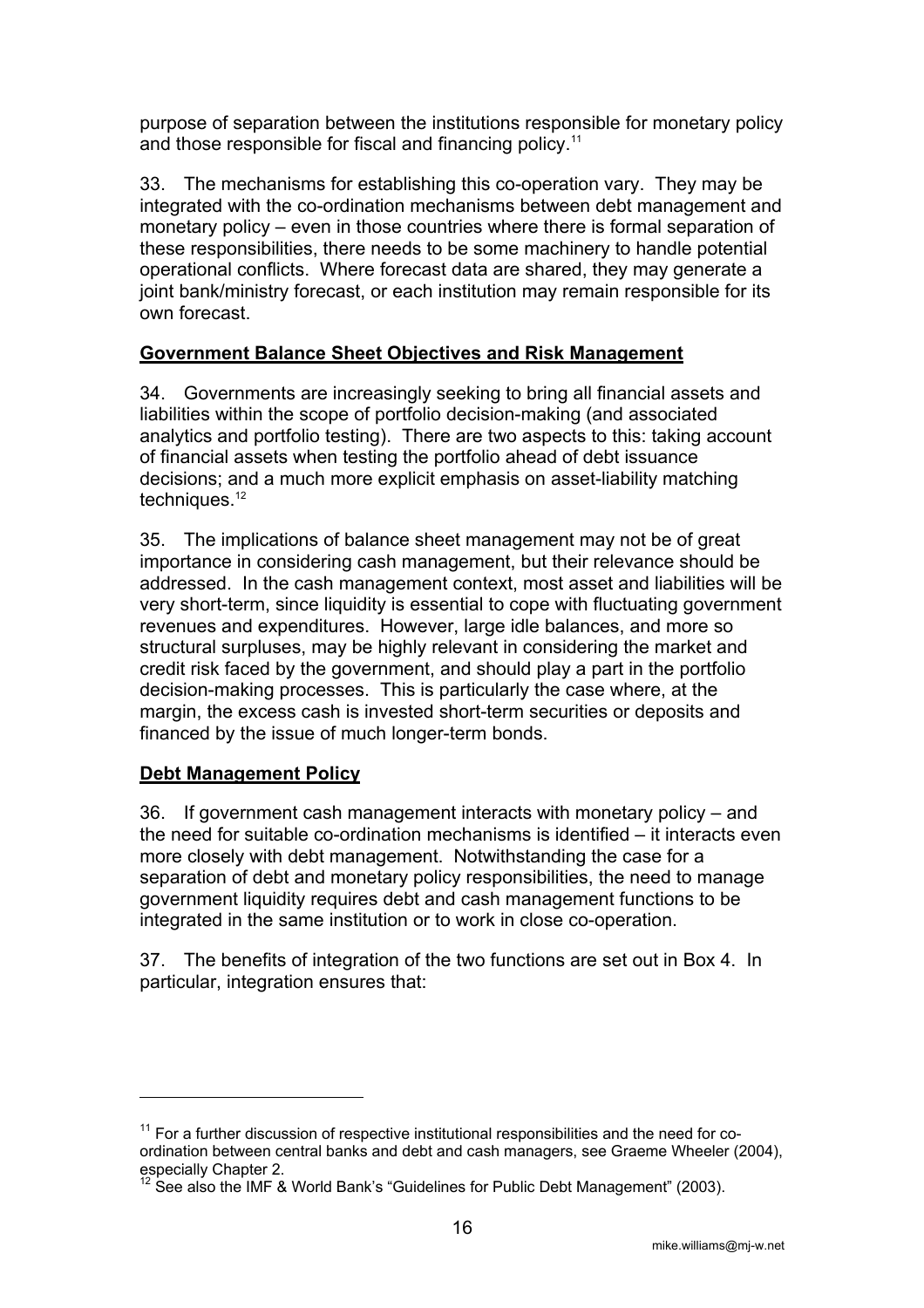- a. Issuance strategies are co-coordinated across the full range of ministry of finance instruments, and that debt issuance decisions are taken in the context of the government's overall cash flows.
- b. In time, through active management of the short-term cash position, the combined function will be better placed to weaken the link between the timing of bond sales and the timing mismatch between receipts and payments. This benefit may be of particular value in handling economic shocks or unanticipated changes in the government's cash position.

## **Box 4: Integration of Debt and Cash Management**

Integration of the two functions ensures that

- Issuance strategies are co-ordinated across the full range of ministry of finance instruments. The relevant strategies include:
- i. Funding (ensuring that the debt and cash manager has a perspective of the full yield curve and that the relevant risk analysis covers a full range of options).
- ii. Development of the financial market, and the ministry's stance towards market participants.
- iii. Market signalling, and in particular avoiding the risk that different parts of the same institution might give conflicting signals about the authorities' intentions. In general integration improves transparency.
- Debt issuance decisions are taken in the context of the government's overall cash flows. The timing of debt issuance may need to take account of the profile of cash flows over the year. There is also a monthly pattern to net government cash flows that can to an extent be accommodated by issuance strategy, without jeopardising the principles of stability and predictability.
- There is more scope, through active management of the short-term cash position, to weaken the link between the timing of bond sales and of cash requirements. In particular it allows the pattern of bond sales to be announced much further in advance with benefits in terms of transparency and certainty. This benefit may be of particular value in handling economic shocks or unanticipated changes in the government's cash position.

There are a number of potential operational benefits. Some of these are in terms of administrative savings and the reduction of operational risk, e.g. integrated transactions processing, and back office systems and staff; and a consistent approach to legal documentation and market practice. Other operational benefits are more market related: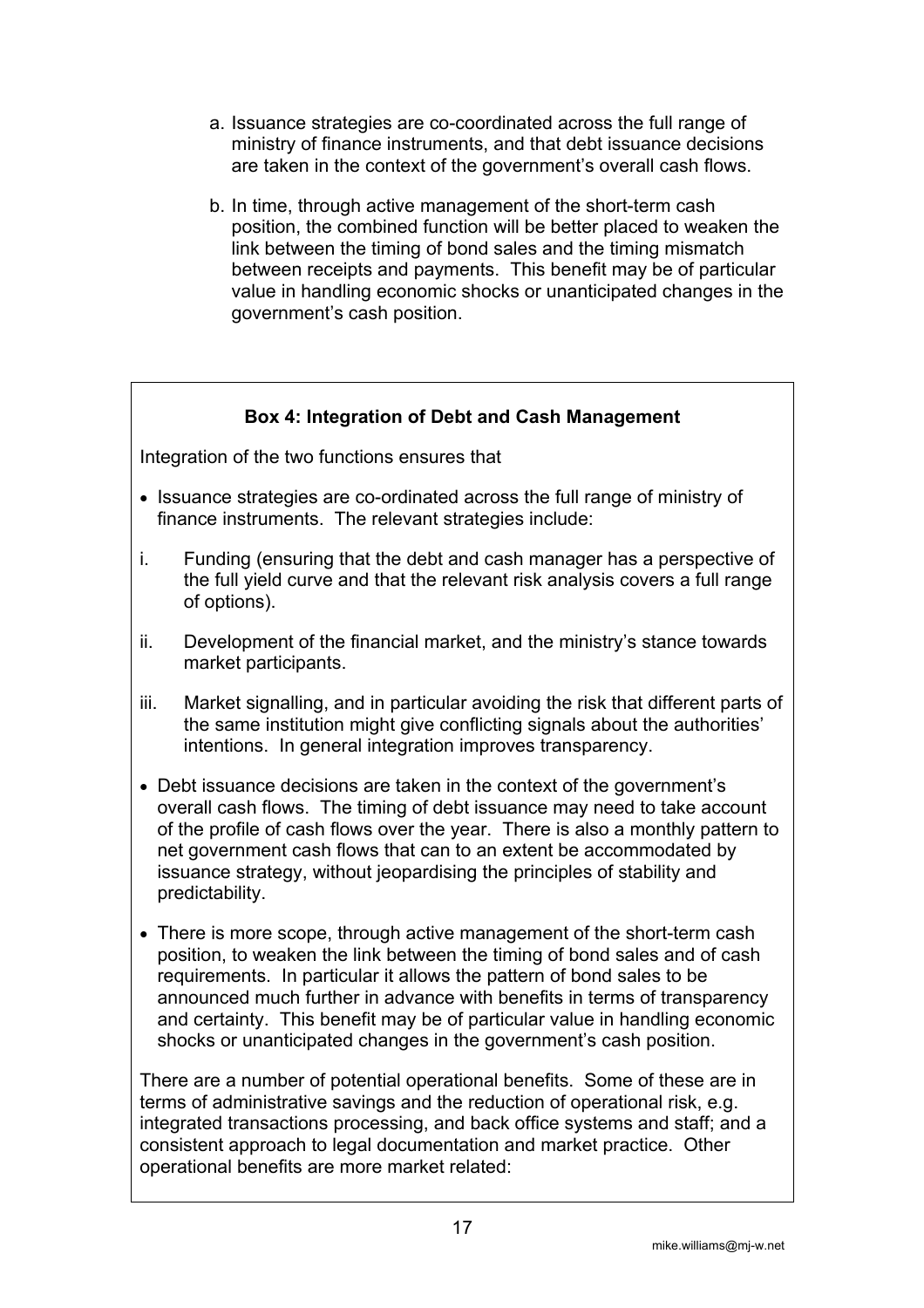- An integrated credit policy applying across the full range of counterparties, with benefits in terms of transparency and predictability.
- Policy (timing and pricing) towards the buying-in of close to maturity bonds can be geared to cash needs.
- Some countries (UK, France) also repo government bonds (a cash market transaction) to deal with distortions in the debt market caused by squeezes. An overview of both markets for these and similar secondary market transactions is helpful.

38. Some of these benefits could in principle be secured by close cooperation between the debt and cash management functions – and do not necessarily require integration. Some countries, e.g. the US, have developed co-operative arrangements that have been tried and tested over time. However, structures established for co-operation can too easily be put under strain in less established environments: either because of the different shortterm goals of different functions, or because they are unnecessarily dependent on the goodwill and commitment of staff in different directorates who are themselves subject to rotation.

39. There are a number of institutional options for integrating the functions. The choice will depend on local institutional and governance arrangements, and also the interaction between cash management and monetary policy. A number of OECD countries have established debt management offices (DMOs) with a degree of operational independence from both ministries of  $f$ inance and central banks<sup>13</sup>. These DMOs usually have responsibility for both debt management and cash management,<sup>14</sup> typically also including the investment of short-term financial surpluses, and in some cases longer term financial assets (as in Ireland where the debt office manages funds to meet government pension liabilities). Some also have a role in the management of contingent liabilities (notably Sweden). A number of offices still use the central bank as a fiscal agent (Australia, New Zealand, Italy); all of them draw on the central bank for some services (e.g. as banker, or settlement agent).

 $\overline{a}$ 

<span id="page-18-0"></span> $13$  This includes a large number of countries in the Eurozone (e.g. France, Germany, Ireland, Portugal) and both long standing members of the EU (UK, Sweden) and newer members (Poland, Hungary). It also includes countries such as Australia and New Zealand. However,

<span id="page-18-1"></span> $14$  Their cash management responsibilities may not include management of the single treasury account (STA) or its forecasting, at least forecasting of 'above the line' revenue and expenditure flows. Their focus is more in the smoothing of the profile of the STA through transactions in the financial markets. But they will liaise very closely with those responsible for the STA and forecasting.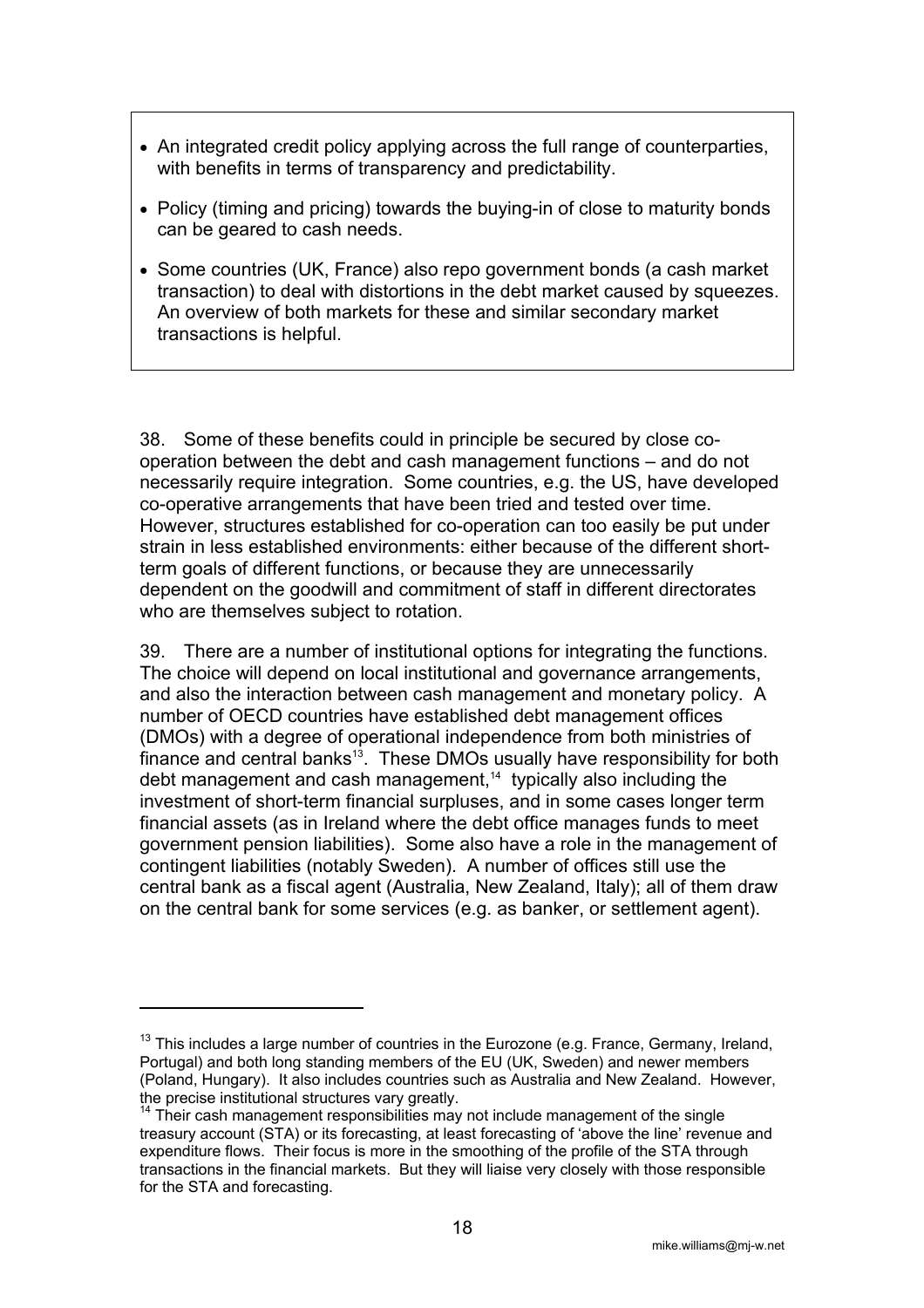<span id="page-19-0"></span>40.There are several potential benefits from establishing separate offices.<sup>15</sup> However, the issues that arise go much wider than the question of efficient cash management. In particular, the formation of an office should be associated with the development of a greater transparency and accountability; and also with the strengthening of resources devoted to debt management. Accountability must be supported by a governance framework that sets out relevant delegations and authorities, as necessary with legal validation, and by developed operational, reporting and auditing capabilities.

## **Financial Market Development**

41. The development of a government securities market is both the effect of financial reform and contributes to it. The yields on government securities serve as a benchmark in pricing other financial assets, thereby serving as a catalyst for the development of deep and liquid money and bond markets generally. The resulting liquidity premium not only brings down the cost of funds to all borrowers, it helps to buffer the effects of domestic and international shocks on the economy by providing borrowers with readily accessible domestic financing. Governments reduce their exposure to interest rate, currency and other financial risks.

42. It is the money market that is central both to cash management and monetary policy implementation. Indeed, as emphasised by the World Bank and IMF, the money market is central to efficient market-based intermediation and stimulates an active secondary bond market by reducing the liquidity risk attached to bonds and other securities.<sup>16</sup> Because of its impact on banking sector liquidity, and hence the volatility of money market interest rates and the risk to effective reserve management by the banks, "…good cash management is the most important contribution that the debt manager can make to developing the money market."<sup>[17](#page-19-3)</sup>

43. Treasury bills have a particular role in the development of money markets through their use as collateral in payment systems, and the advantage for banks in having access to a risk-free liquid asset.<sup>[18](#page-19-4)</sup> The rate of discount on treasury bills establishes the benchmark rate for short term debt, completing at the short end the risk-free yield curve. Treasury bills tend to be more easily traded than repo, and carry lower settlement and operational risk, although bills may also be used as collateral in repo operations. In addition, they provide a suitable security for non-bank investors who have a demand for short-term risk-free assets. For all these reasons, Treasury bills will usually trade at a slightly lower interest rate than repo.

 $\overline{a}$ 

<span id="page-19-1"></span> $15$  For some of the arguments advanced, see OECD (2002), Chapter 6, "The role and structure of debt management offices" by Lars Kalderon and Hans Blommestein<br><sup>16</sup> IMF & World Bank (2001), especially Chapter 2

<span id="page-19-3"></span><span id="page-19-2"></span> $17$  IMF & World Bank (2001), box 2.2, page 73

<span id="page-19-4"></span><sup>&</sup>lt;sup>18</sup> Government bills will usually have a zero weight in relation to capital adequacy criteria and other prudential controls.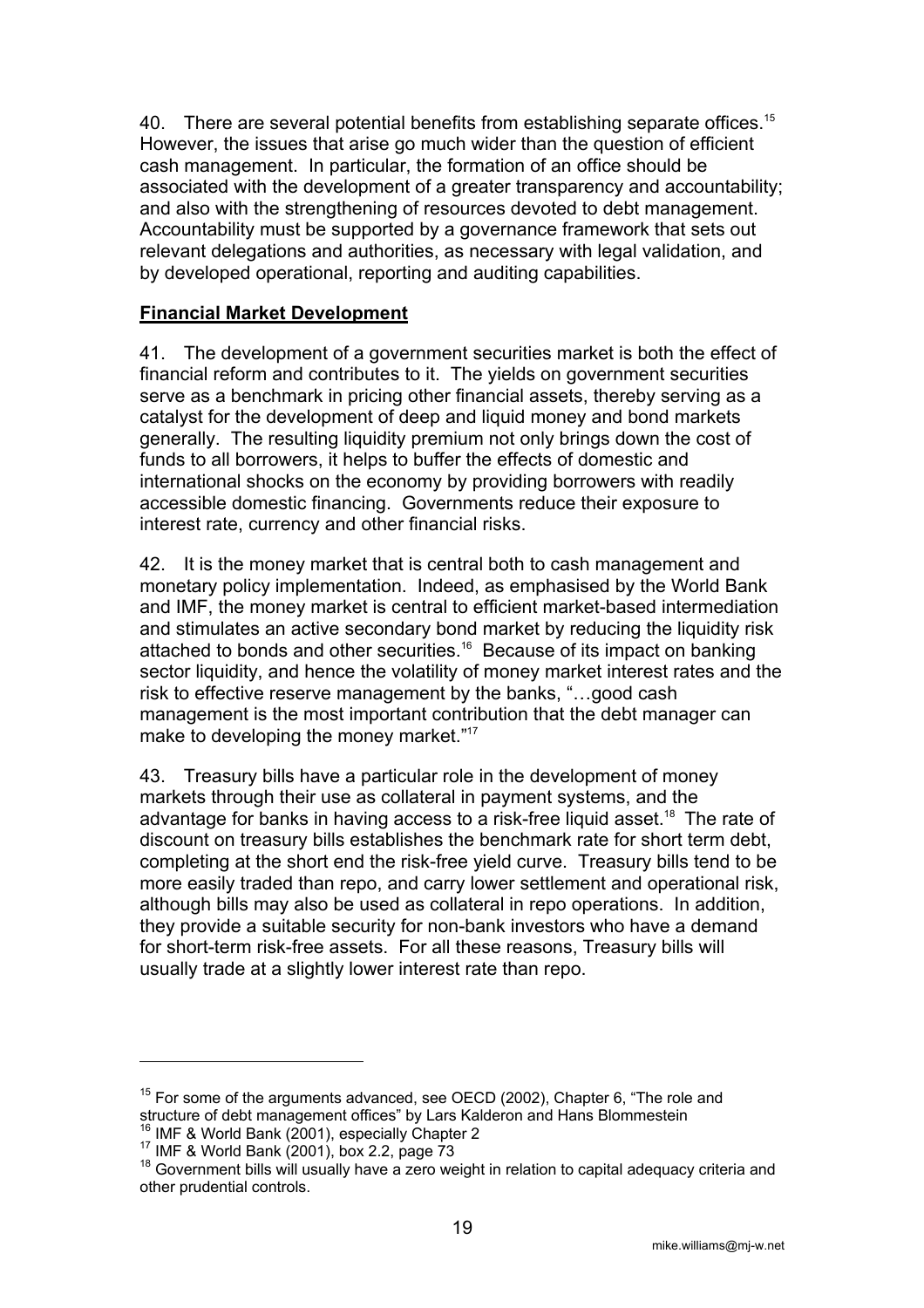## <span id="page-20-0"></span>**INTERNATIONAL PRACTICE**

#### **Similarities and Differences**

 $\overline{a}$ 

44. There are always dangers in generalising, but by studying a group of well run countries, is possible to identify those characteristics that they have in common, and those where there are important differences.[19](#page-20-1) 

45. The key characteristics in common of these countries reflect the discussion above. They are summarised in Box 5.

## **Box 5: Best international Practice: Common Characteristics**

## **1. Efficient internal payment processing**

- Internal arrangements to process government transactions efficiently and with a minimum of intermediate handling steps.
- An increased reliance on electronic transactions and centralising receipts and payments through a limited number of agents.
- Where a larger number of agents is used (as in the US reflecting its size), they are highly controlled and co-ordinated.

## **2. Account aggregation and minimisation of idle balances**

- Internal accounting requirements and controls to minimise the level of idle balances held by government bodies other than the ministry of finance, and to create greater certainty about the timing of receipts and payments.
- These requirements may be backed up by incentives.
- Government account structures, or agreements with the banks, that allow for the netting of the transactions between departments and the aggregation of departmental balances.
- A ministry of finance account at the central bank through which all major government transactions flow, including transactions between the ministry of finance and departments. (Some qualification is needed in the case of the US, in that receipts may be held temporarily in the banking sector; but this is really a consequence of active cash management – to avoid balances at the Fed rising above target.)

## **3. Internal systems to forecast receipts and payments flows, and hence the ministry of finance's account at the central bank**

<span id="page-20-1"></span> $19$  This section is primarily based on work on a number of OECD members: the UK, all the Eurozone countries; the USA, Canada and Australia.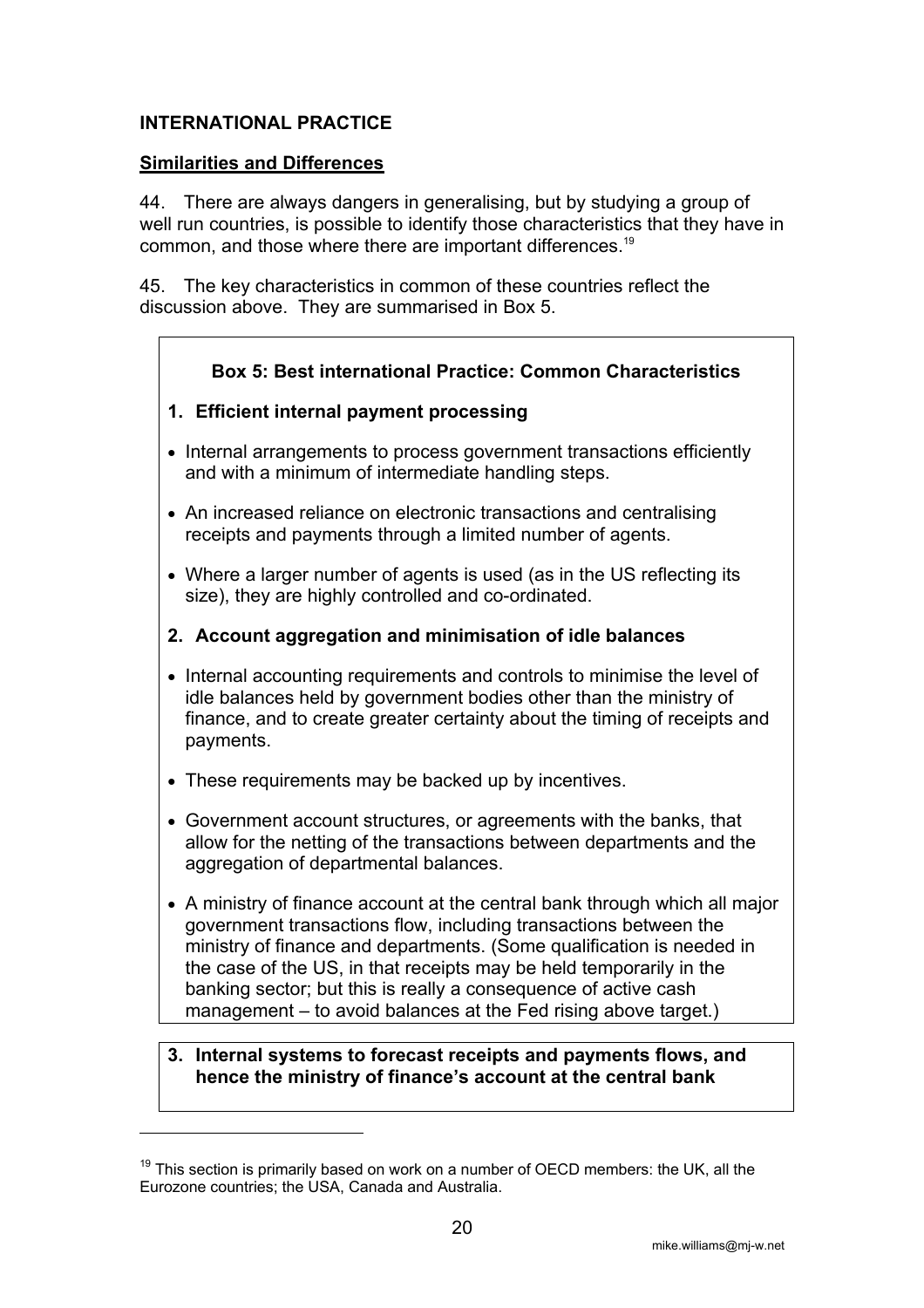- Forecasts of future changes in the ministry's account at the central bank, together with the monitoring of actual changes in close to real time, are needed to devise the strategies that would have the effect of smoothing those changes. This in turn requires systems to forecast government cash inflows and outflows on a daily basis.
- The forecasting systems use a variety of techniques, but make use of the knowledge within the relevant spending or revenue departments, who are closer to the transactions than the ministry of finance, and who monitor actual cash flows.

#### **4. Agreements between the ministry of finance and central bank covering**

- The flow of information from the ministry of finance to the central bank on the likely future size of the balance (as well as information from the central bank on actual changes in the balance).
- How changes in the balance, anticipated and unanticipated, will be taken account into account in the monetary policy operations of the central bank (which links to whether the ministry of finance is able to manage its cash flows sufficiently to meet a target balance at the central bank).
- Remuneration, if any, of the balance.
- **5. Integration of (or at least co-ordination between) government debt and cash management functions**
- To allow decisions surrounding the issuance of debt, and any ministry of finance transactions in the secondary market, to be taken in the context of the government's overall cash flows.
- To ensure that the management of government cash flows supports debt management operations.
- **6. The use of short-term borrowing instruments to help manage the timing mismatch between inflows and outflows**
- Most countries use Treasury bills; some use repo and reverse repo (in most cases as well as bills). Some use commercial bills
- **7. Efficient infrastructure for payment and settlement, with securities typically being held in dematerialised form**

46. There are, however some important differences between these countries: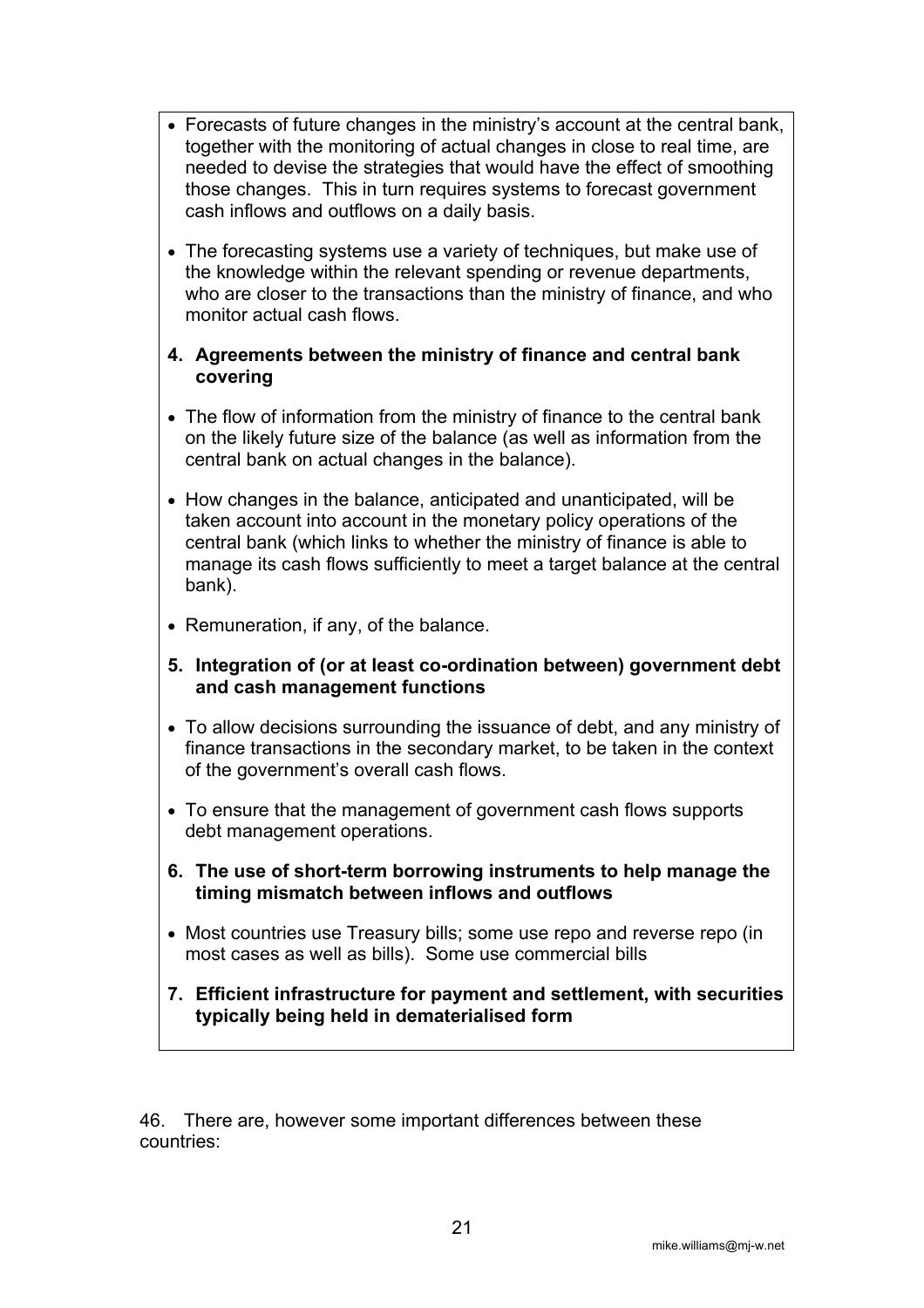- <span id="page-22-0"></span>a. Some of these are institutional and may reflect long standing constitutional practice. In particular, the legislative and parliamentary framework within which the cash (and debt) management function operates, and the extent of delegation from parliament or congress, will vary. The mandate to borrow, shortor long-term, is usually restricted, either by a borrowing limit expressed in net or gross terms, or by a clause defining the purpose of the borrowing. The most common structure is that the parliament sets an annual net borrowing limit in connection with the approval of the fiscal budget.
- b. There are differences in the degree of independence of the central bank from the ministry of finance, and the associated separation between the debt and cash management functions and monetary policy. This separation is most marked in the UK and Eurozone countries. The institutional arrangements needed to secure the policy integration in cash and debt management vary. But increasingly the emphasis is on offices with combined debt and cash management responsibilities, and some (not full) operational and managerial separation from the rest of ministry of finance. This helps to improve transparency and concentrate expertise.
- c. Countries differ in how closely they try to hit a target balance. The UK and most Eurozone countries have a low target balance which they mostly manage to meet within agreed tolerances. The US Treasury has a target range, but it is quite wide. Australia has no target, but the debt office (AOFM) tries to moderate the fluctuation in its balance.
- d. The corollary is differences in how central banks take account of government's net cash flow in their monetary policy operations. Where the ministry of finance or debt office is unable, or does not seek, to hit a target balance, the residual must be taken into account by the central bank – acting on its own information flows or those from the ministry of finance. Although Treasury bills have a cash (and debt) management function, they are also relevant to monetary policy operations; and decisions about the volume of issuance will require consultation with the central bank where the central bank is required to take account of fluctuations in the government's position in its monetary policy operations. Where these is little attempt at short-term cash flow smoothing by the ministry of finance, Treasury bill issuance is in effect determined by the central bank (as in Canada).

## **Cash Management Models**

47. The similarities and differences between these countries can be grouped differently, in terms of cash management models. As already indicated, there are really two main groups: the Eurozone countries, the UK and Sweden where the ministry of finance (or debt office) seeks to maintain a low stable balance at the central bank; and others who comprise a spectrum. Within the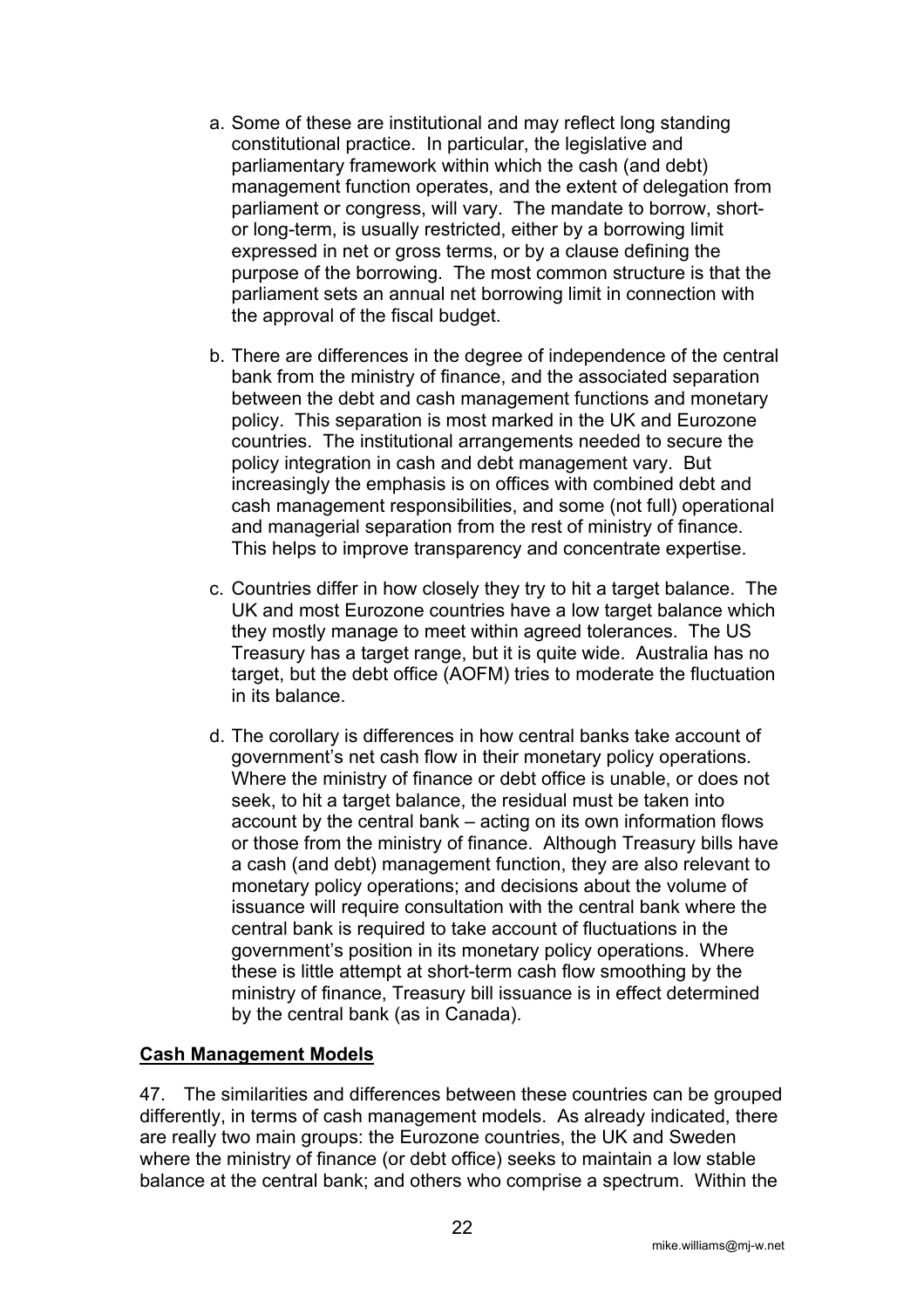<span id="page-23-0"></span>first category there are differences: in the definition of the target balance (depending for example whether provinces or municipalities hold their balances at the central bank); in the modes of interaction with the market (secured or unsecured lending and borrowing; the use of auctions or bilateral transactions; emphasis on Treasury bills, commercial paper or bank credit; reliance on the interbank or repo market  $etc<sup>20</sup>$ ); and in whether interventions are biased to borrowing or lending cash on [the](#page-23-1) day (if the money market yield curve is upward sloping it may be more cost effective to bias towards being short of cash at the start of the day, but caution would suggest a preference for lending not borrowing on the day). The formulation of any averaging requirement placed by the monetary authority on commercial banks' deposits at the central bank may also make a difference to the government cash managers. An averaging requirement spread over a long period, as in the Eurozone, lessons the incentives on commercial banks to square their position in the market each day – making it more difficult for the cash manager to do the same.

- 48. The second group is more varied, but there are three sub-groups:
	- a. Where the ministry of finance or debt office seeks to maintain a minimum balance at the central bank, and varies the Treasury bill issue to "rough tune", or modulate the fluctuations in, the balance. The central bank takes account of the residual balance in its monetary policy operations. This is the model in Australia, but is in effect adopted by a number of other countries, e.g. Brazil.
	- b. In the US, tax inflows to government are held in the banking system, until the Federal Reserve requests transfer to the Treasury's account at the Federal Reserve. In this way the Fed is usually able to maintain balances within its target range of \$5-7 billion. These deposits are collateralised, and in economic terms the arrangement is not dissimilar from an active cash manager lending short term surpluses back to the banking sector.
	- c. In some countries the central bank takes direct responsibility for managing the net government cash flow, integrating it with its own monetary policy operations. Canada is perhaps the leading example of this, although the UK operated with this system until the transfer of responsibility for cash management to the UK Debt Management Office in 2000.

## **DEVELOPMENTAL ISSUES**

#### **The Phases of Development**

 $\overline{a}$ 

49. The analysis of international practice above has focussed on the cash management function in developed countries. This section notes some

<span id="page-23-1"></span> $20$  There is advantage in using a wide range of both counterparties and instruments to diversify risk and add flexibility.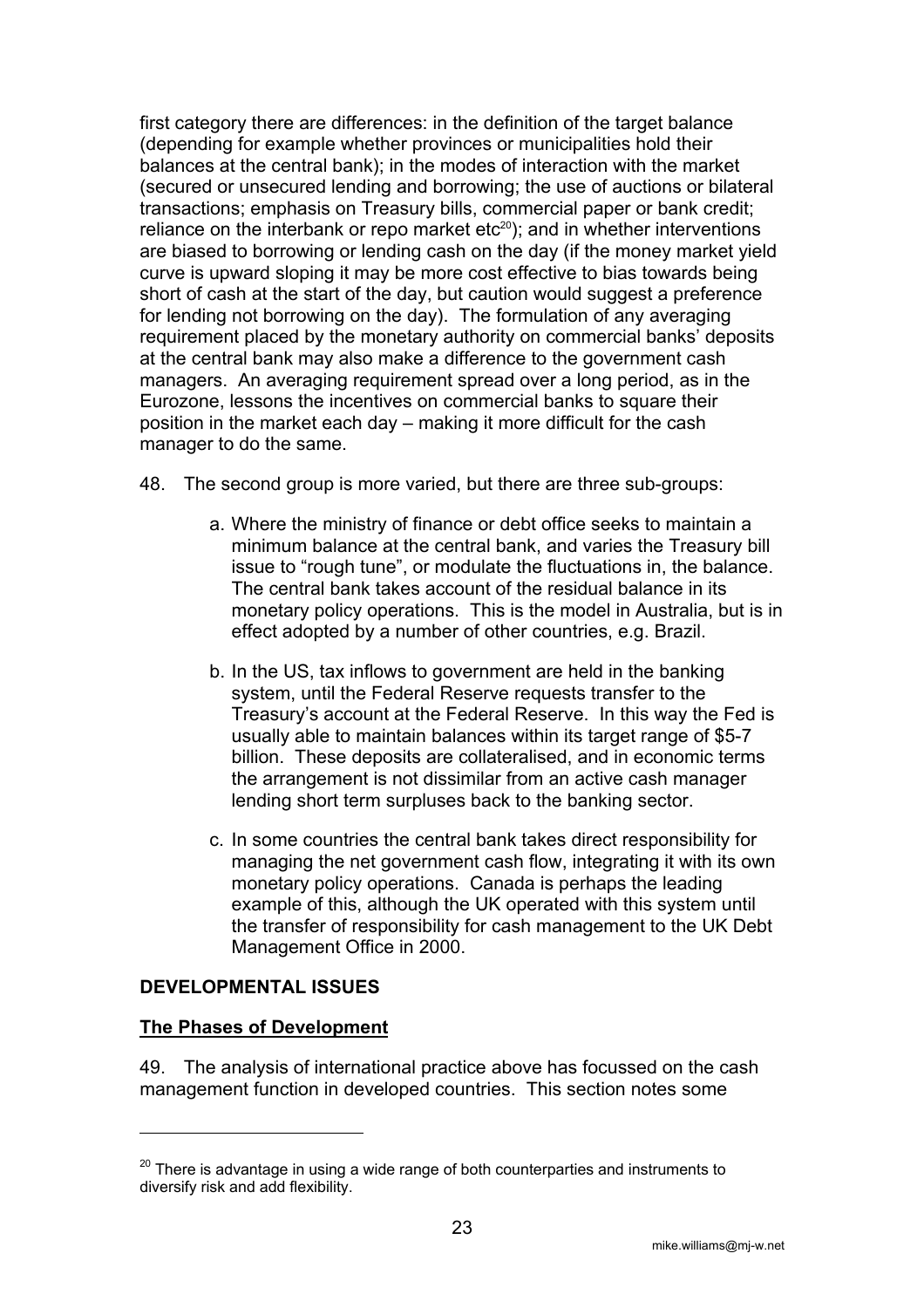issues that arise in emerging counties who are likely to be more constrained in terms of the availability of systems, resources, and skills; and where the design of government functions need to take account of the local institutional and governance context.

50. From the analysis above, it is possible to identify four separate phases in the development of a ministry of finance's cash management function:

- a. **Phase 1: Single treasury account** the integration of government accounts, and the sweeping of overnight balances into a single account held by the ministry of finance at the central bank.
- b. **Phase 2: Forecasting capability** the development of a capability within the ministry of finance to monitor and forecast flows in and out of government – i.e. changes in the balances held by the ministry at the central bank. Related to this, is the institutional location of the cash management function.
- c. **Phase 3: Rough tuning** the issue of Treasury bills (or other short-term borrowing instruments) to a pattern deliberately designed to offset the impact on the banking sector of net cash flows in and out of government, i.e. to smooth the change in ministry of finance's balance at the central bank. Management of surplus balances that are longer-term (more than a few weeks) or structural also comes under this heading, for which risk parameters need to be defined. In principle all government balances at the central bank should be brought within the targeting process.
- d. **Phase 4: Fine tuning** more active policies, drawing on a wider range of instruments or institutional options, to smooth more fully short-term changes in the ministry of finance's balance at the central bank.

51. These phases are descriptive, not necessarily prescriptive; they are used here to identify some of the issues that arise in those countries that are seeking to upgrade their functions. In particular, moving from phase 3 to phase 4 is especially challenging and the costs and benefits will need to be carefully assessed in the local context.

52. The phases of development need not necessarily follow each other in sequence. Nor are there sharp discontinuities between them. Rough tuning requires a forecasting capability; the stronger the capability, the improved ability to rough tune; and that can develop gradually into a more active approach to the handling of short term surpluses, initially on a monthly or weekly, rather than daily, basis; and so on. Similarly, it is possible to tackle many of the required capabilities, and the associated systems investment and training in parallel. But there are some dependencies: in particular it is development of a single treasury account that both squeezes excess balances out of the government system and gives the ministry of finance or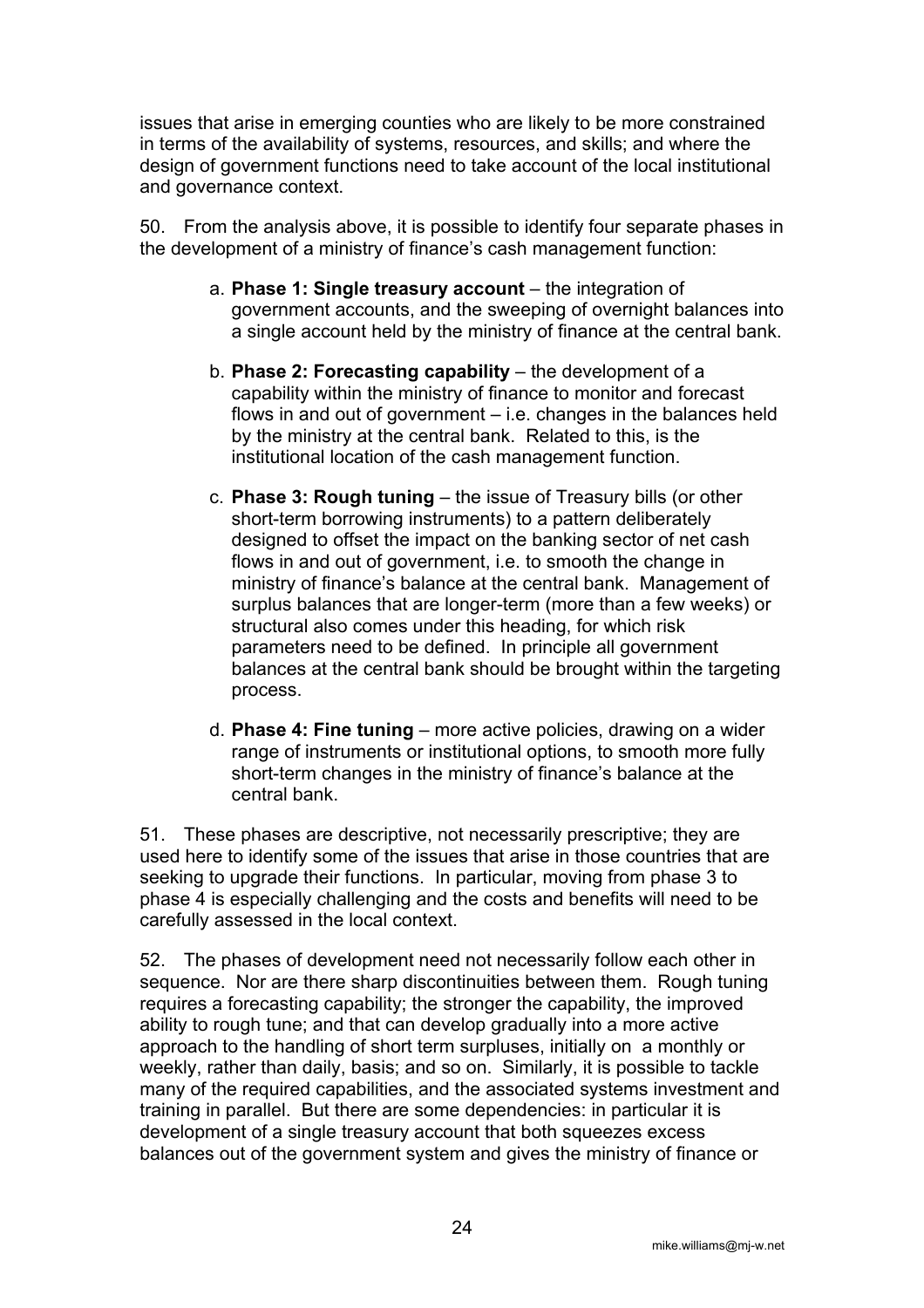<span id="page-25-0"></span>central bank an aggregate to be managed; any management of that aggregate, even of a limited kind, needs some forecasting capability.

## **Issues that Arise: Phase 1**

53. The creation of a single treasury account is a major undertaking for those countries that have traditionally dispersed cash to departments, and left them responsible for its management, with the centre maintaining control of spending against an approved budget but not of cash. Integration can operate variously through:

- a. Requiring all departments to hold balances at the central bank, which then integrates them into a single account.
- b. Requiring the commercial banks to sweep any departmental balances to the central bank overnight. This might be accompanied by restrictions on the number of commercial banks used or require links between the relevant banks for overnight netting.
- c. Ensuring that the number of separate government accounts is kept to a minimum to maximise netting of transactions balances.
- d. Developing payment systems that avoid any pre-funding of departments (e.g. by giving them expenditure approvals that are in effect a means of payment – that are then cleared between the commercial bank and the central bank).

54. The challenge of account integration is primarily one of project management: identifying the preferred option, re-engineering systems, integrating IT and other investment, training users and so on. It may be far from straightforward particularly if different departments have developed separate accounting systems or if there is a history of strong departments and a relatively week ministry of finance or treasury. But three particular issues should be addressed.

55. First is the need to identify all the relevant accounts. In a dispersed and fragmented environment with weak governance structures, there may have developed extra-budgetary funds outside the ministry of finance's control and other informal arrangements that, for example, allow short term cash movements between departments and public corporations. Officials who are used both to authorising and making payments may be reluctant to lose some of their influence. Although the monetary impact of such arrangements may be benign, they can expose the government to interest and credit risk, as well as fraud, leaving aside the debilitating effect of the leverage that they give to competing power structures.

56. Potentially more important from an economic perspective are balances at the central bank held by non-central government bodies. These can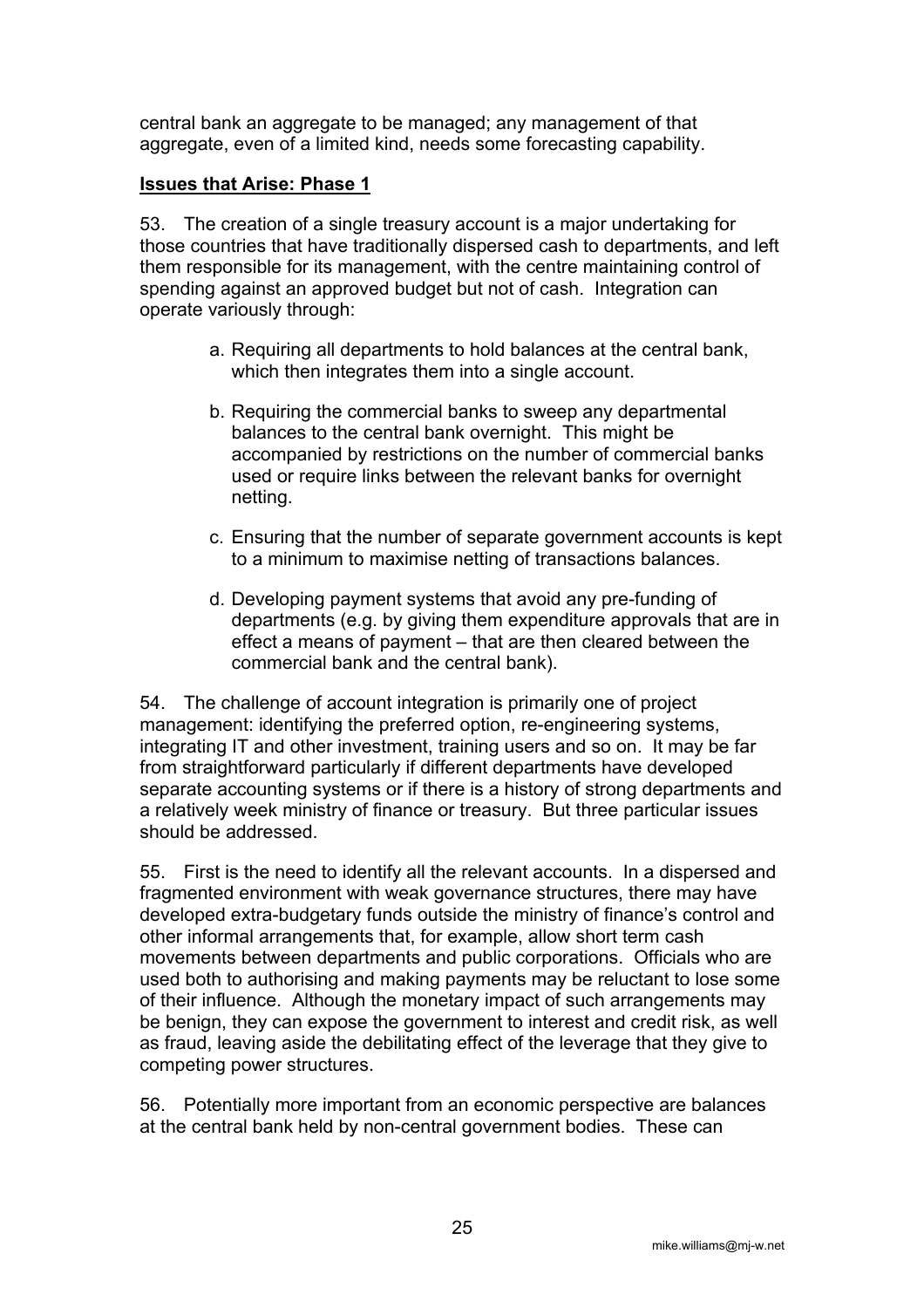<span id="page-26-0"></span>include parts of general government, such as provinces or municipalities, and non-governmental organisations, such as public corporations.<sup>21</sup> The relationship between such bodies and the centre will reflect p[olit](#page-26-1)ical and constitutional history. There may also be good reasons of control or risk management for requiring such balances to be held at the central bank. But it complicates active cash management, where the objective is to keep the aggregate public sector balance at the central bank to a target level. To be successful the monitoring and forecasting mechanisms should extend to all these balances, although in practice some may be sufficiently small, predictable or stable to be ignored as systems are being developed.

57. The third design issue of importance is to create an incentive structure for government departments that encourages them to economise on the use of cash. For countries with well developed administrative and governance structures, rules and guidance may be sufficient, although in others legislation or administrative decree may be required. In any event, there will be questions about the priority that departments are prepared to attach to functions that are peripheral to their main objectives. Incentive schemes can change behaviour, but they do have to be constructed carefully. In Australia, the reforms of 1999 gave departments and agencies an incentive to make better decisions about the timing of expenditure and improve collection of departmental receipts by paying interest on departmental and agency balances. But concerns grew at the centre of government that the arrangements were too generous and operated to the disadvantage of the government as a whole, giving an incentive to agencies draw down in advance of need and diverting effort from core responsibilities. As a result the scheme was modified and since mid 2003 interest is no longer paid on shortterm balances.

58. In the UK, the expenditure planning and control arrangements operate to penalise departments who draw cash in advance of need. Departments' agreed expenditure provision is defined in accrual terms and includes an allowance for capital charges. But any unplanned increase in departments' working or physical capital adds to the charges, scoring against the agreed budget and potentially reducing their expenditure on other goods and services. There is a similar scheme in New Zealand. Such arrangements may be more difficult in less developed administrative environments where there is much to be said of keeping structures simple; and it may be that administrative control through close monitoring by the budget execution function in the ministry of finance is the only way to ensure that cash is not released in advance of need.

## **Issues that Arise: Phase 2**

 $\overline{a}$ 

59. Cash managers need detailed forecasts of government cash flows – ideally on a day by day basis for some months ahead – and that in turn will require detailed monitoring information so that forecasts for the period

<span id="page-26-1"></span> $21$  In France it also includes overseas territories.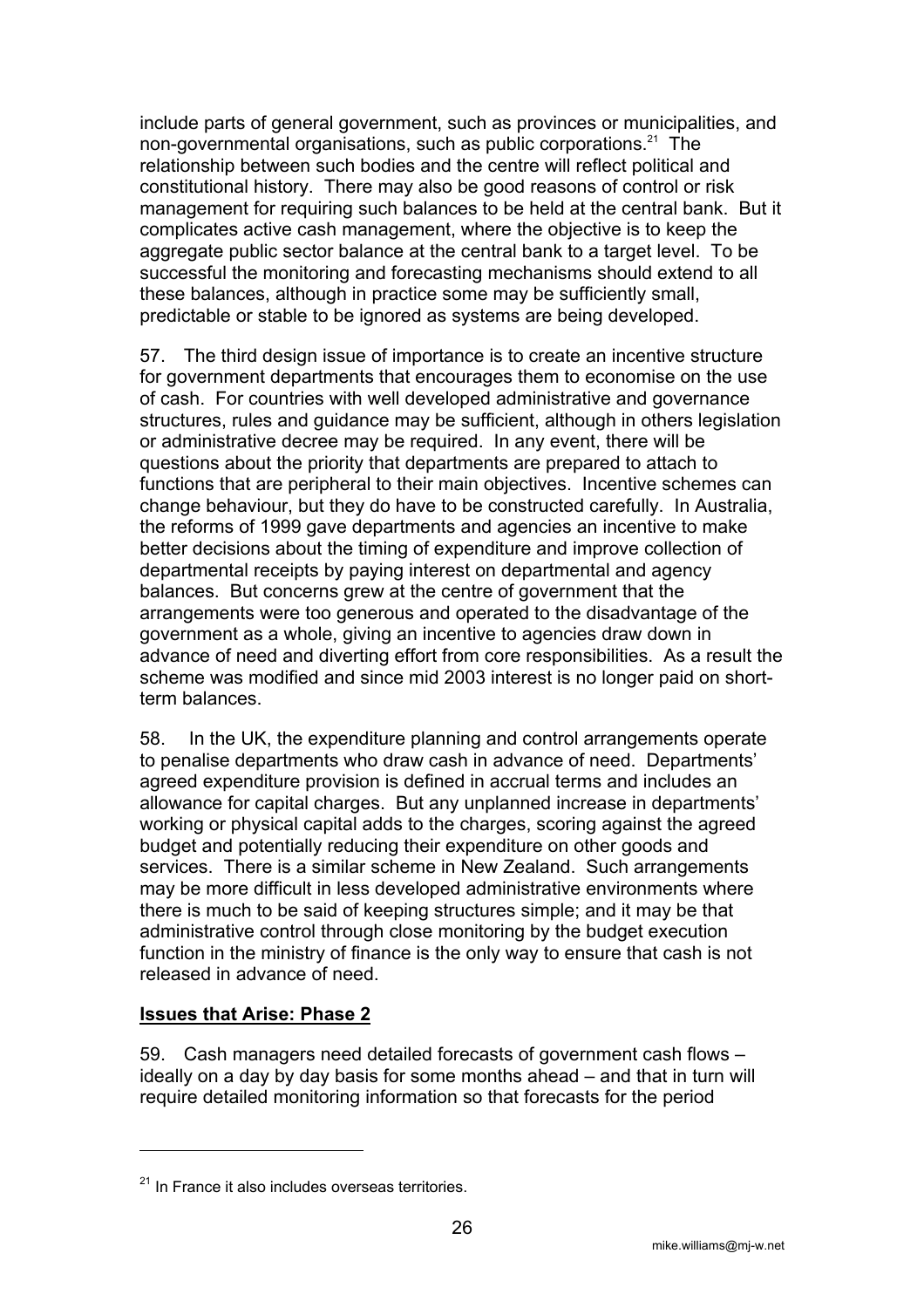immediately ahead can be updated. Governments will have a forecasting capability for budget monitoring and control purposes, but this may be rather more coarse grained and longer term than that ideally needed by the cash managers. Moreover, cash management will require integration of below-theline transactions – debt sales and redemptions, purchase and sales of securities and so on – with tax and expenditure information.

60. There is no single international best practice on the development of cash flow forecasts. Nor are there any quick analytical solutions. Good forecasting relies instead on a mixture of historical patterns, the experience of the forecasters and good information networks. The typical approach is outlined in Box 6.

## **Box 6: Building Cashflow Forecasts**

The objective is to develop daily forecasts of all government flows in and out of the treasury account for the period ahead. This period should extend for at least one month, although should ideally be at least 3 months (some governments – e.g. France – project daily flows for the period of one year ahead). Three months relates to the time period within which offsetting action may usefully be taken – e.g. by adjustment to the bond issuance program or by the issue of bills. In any event the forecasts should be updated frequently as the relevant day approaches.

The design of an effective forecasting and monitoring capability is likely to be built around the following elements:

- A database of actual daily cash flows, as a means of identifying patterns and for monitoring. Actual cash flows should be closely tracked against departments' profiles and major divergences investigated, as part of improving the forecasting processes.
- Information flow to the cash managers from revenue and spending departments. The preparation of short-term cash flow forecasts cannot effectively be done only at the centre, i.e. ignoring the knowledge of those departments who are closer to the interface between government and other sectors. Departments are also best placed to supply information when actual flows are diverging from budget.
- A network of contacts, voice and electronic, with the main spending and revenue departments which would be used both to develop forecasts and current and prospective flows.

In integrating the information into a daily forecast, the cash managers will know precisely the timing of some major cash flows – e.g. bond redemptions – for which data should be available directly. Some payments will have a regular monthly pattern (e.g. payment of salaries or some transfers to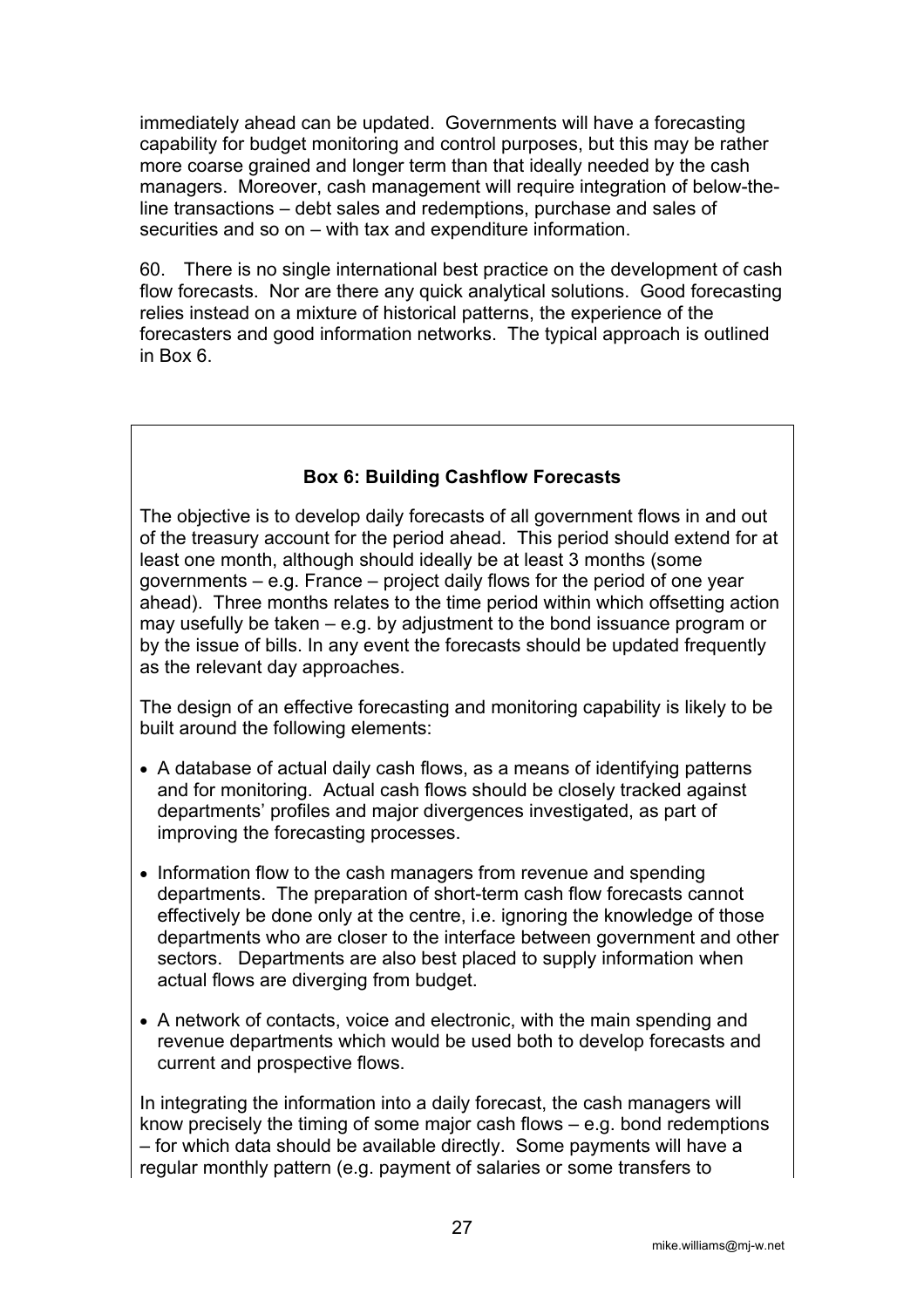individuals or to lower levels of government); and for others there may be an historical pattern. For example, major payments of corporation tax may be distributed around the due date in a ratio that tends to repeat from year to year.

This type of process does not need sophisticated modelling techniques. The patterns in cash flows can be examined, e.g. by plotting individual time series on a year-over-year basis to reveal behaviours that are repeated every year. Many government expenditure and receipt data, and movements of cash balances, may exhibit strong and predictable seasonal variations. Equally important is:

- Identifying the key people at working level in the selected revenue and spending departments who will be able to supply the relevant information.
- Setting up formal requirements to ensure that profiles are supplied and updated.
- Backing these by more informal arrangements whereby the cash managers are given early notice of any major changes. In many countries these changes will need to be communicated not only in advance of the day being studied but on the day itself – to ensure that any offsetting action can be taken, whether by the cash managers or the central bank.

There will be additional problems in geographically large countries, spread across different time zones, where responsibility for e.g. revenue collection may be dispersed and government operates through many different inadequately integrated bank accounts. Where taxes are paid locally, head office needs to know the aggregate impact every bit as rapidly as cheques are cleared through the banking system to the ministry of finance's account at the central bank. There is no easy answer to this kind of problem other than to focus on those sums that are large in size, most variable and most unpredictable. In the UK for example, more detailed information is collected from just 15 departments who together account for over 80% of government spending.

61. In those countries where the government is not yet equipped to hit a daily target balance at the central bank, there is usually a process through which either the central bank and ministry of finance share each other's forecasts or they combine their resources to produce agreed forecasts. That is the best way of bringing to bear the separate information flows – on the fiscal side and on the liquidity side.

62. The institutional location of the budget forecasting process will depend on the local context; but there are risks with any approach. Forecasting must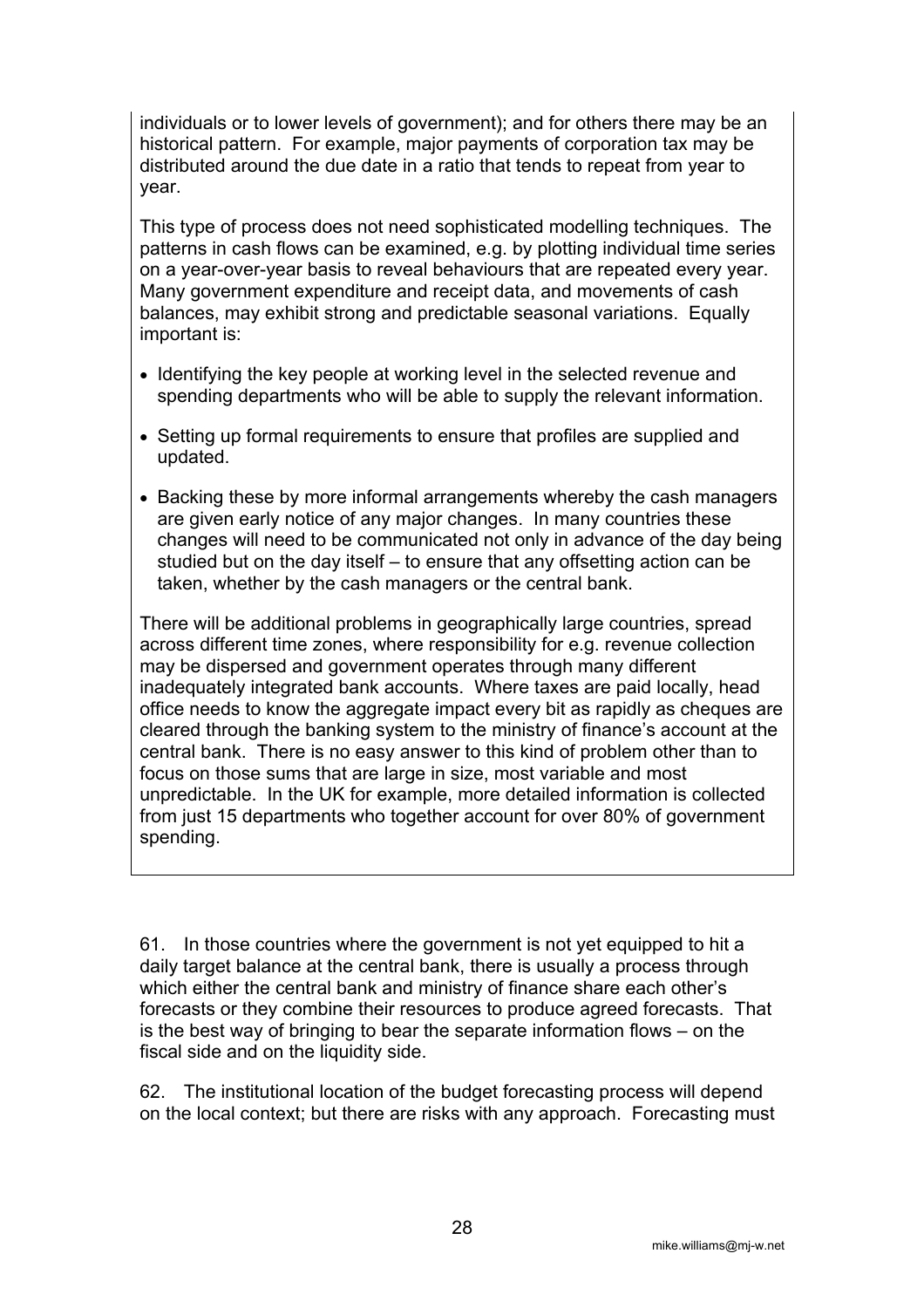<span id="page-29-0"></span>obviously not be seen as an add-on or lower priority by managers whose main objectiveslie elsewhere.<sup>22</sup> There are a number of approaches:

- a. Within the ministry of finance, with the output being passed to the cash managers, in the debt office or elsewhere. The cash managers may then add the below-the-line information, particularly insofar as that is generated by debt managers. Alternatively the cash managers may themselves set up the network of contacts with major spending and revenue departments to build up the daily cash flow forecast and have immediate access to intelligence of divergences, as in France and Australia.
- b. If located within the ministry of finance, although the daily forecasts may most naturally be driven off budget planning and forecasting, they may instead be linked with the macro-economic or budget execution functions; or be part of an accounting function.

63. A bigger issue is the location of the cash management function itself, and the need not to confuse it with other objectives. The case was made above for the close integration of debt management and cash management. But this has tended not to be historical practice in developing countries where for good reasons the initial administrative structures have been more about operational control, and the management of fraud and propriety, rather than economic cost-effectiveness. Problems can arise in particular if budget execution is confused with cash management. If budget approval is linked to cash flow, expenditure planning is undermined and the cost-effectiveness of spending likely to be damaged. Other problems can arise if public entities are forced to lend cash back to deficit bodies within government; if the cash is in effect taken off the market that can damage the liquidity of a developing market and the usefulness of interest rates as a monetary policy signal or instrument. The experience and skills of staff with a background in budget execution will often be different from those of debt and cash managers which at the least creates a managerial complication when functions are integrated.

## **Issues that Arise: Phase 3**

 $\overline{a}$ 

64. Treasury bills have a threefold role: as an instrument of debt management, of cash management and of monetary policy. There is no reason why these roles should be incompatible; but it does involve coordination between respective institutions.

65. Cash management is focussed on a much shorter period than debt management. Increases in the bill stock over the course of a financial year can be consistent with very sharp movements in the stock within the year,

<span id="page-29-1"></span> $22$  Partly to cope with just this problem, the UK has introduced a system of incentives and penalties to encourage good forecasting. Departments with a poor forecasting record have penalties deducted from their expenditure provision, which are in effect recycled to those with a better record. The penalties are geared to the extra market cost that the cash managers face in having to borrow or lend at short notice as a result of forecasting errors.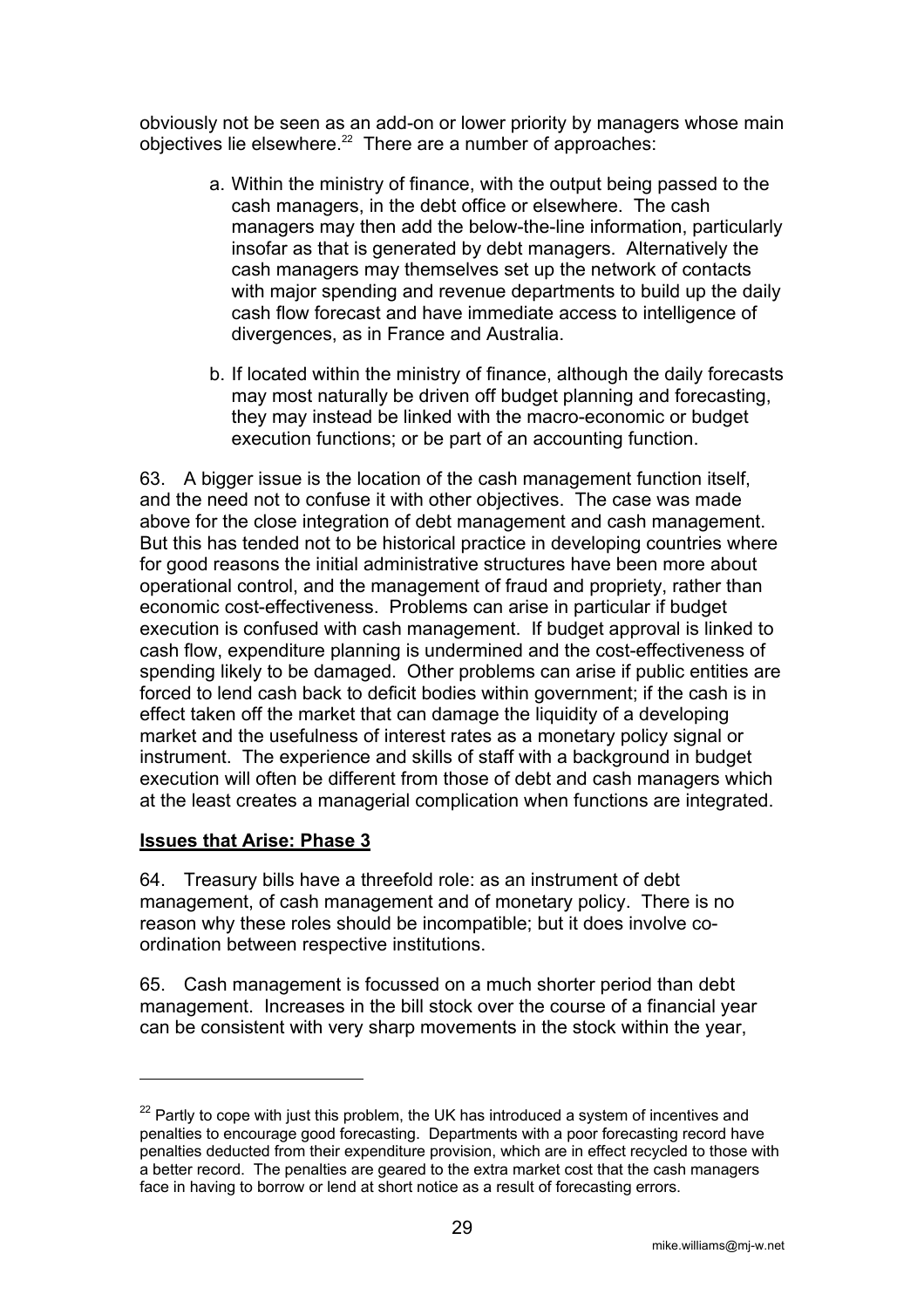providing the bill market is fairly liquid and there is good underlying demand from financial institutions. More pertinent is the potential strain between cash management and monetary policy. Insofar as the government is one of the main contributors to the liquidity that may need to be mopped up by the issuance of bills, there will be a tendency for the needs of cash management and monetary policy to go hand in hand. But this may not always be the case; the central bank may be keen to issue bills to mop up e.g. currency inflows at a time when the government has no need of the cash.

66. In some countries this problem has been avoided by the issuance of bills by the central bank on their own balance sheet. But the use of different but similar instruments for monetary policy and cash management purposes risks market fragmentation. The full liquidity and cost benefits of a larger bill market would be lost. An alternative approach is for the ministry of finance to issue additional Treasury bills, as an add-on to the normal auction, but sterilise the proceeds by holding them in a separate account at the central bank, remunerated at the discount rate set in the bill auction. This arrangement, and amounts involved in each auction, must be transparent to the market; and the Treasury bills issued at the request of the central bank must be identical in all respects with the rest of the stock of Treasury bills. But, subject to that it should preserve the monetary policy operational options of the central bank and avoid the risk of market fragmentation.<sup>23</sup>

67. As the cash managers' capabilities develop and they become more active, moving from phase 3 to phase 4, the central bank may still have concerns that their operations cut across the bank's monetary policy operations in other respects. In particular, the central bank will not want to see the market trying to second guess the authorities' intentions from cash management decisions; or confused by apparently different market signals. The concern may be purely operational, e.g. that the cash managers have the necessary competence to avoid bidding up the price of collateral at exactly the same time as the central bank is lending to the market. Such issues are resolvable by policy transparency, a clear statement of responsibilities, agreements about the daily or weekly operational timetable and so on. But they do have to be resolved; tension between the central bank and ministry of finance is dangerous to policy effectiveness.

68. Arguments about respective roles and competence may also surface in the management of longer term or structural surpluses. But this should be more straightforward than cash management. The surplus cash has to be identified; and a policy defined in relation to the objectives for the government's balance sheet as a whole. Whether the cash managers or the central bank are the government's agents should then be a question of

 $\overline{a}$ 

<span id="page-30-0"></span> $23$  In the UK, the DMO and the Bank of England have agreed to such an arrangement. A broadly similar scheme operated within Mexico during the 1990s. Such arrangements are not always plain sailing: see for example, IMF & World Bank (2001), page 81. See also Thomas Glaessner and Jeppe Ladekarl (2001).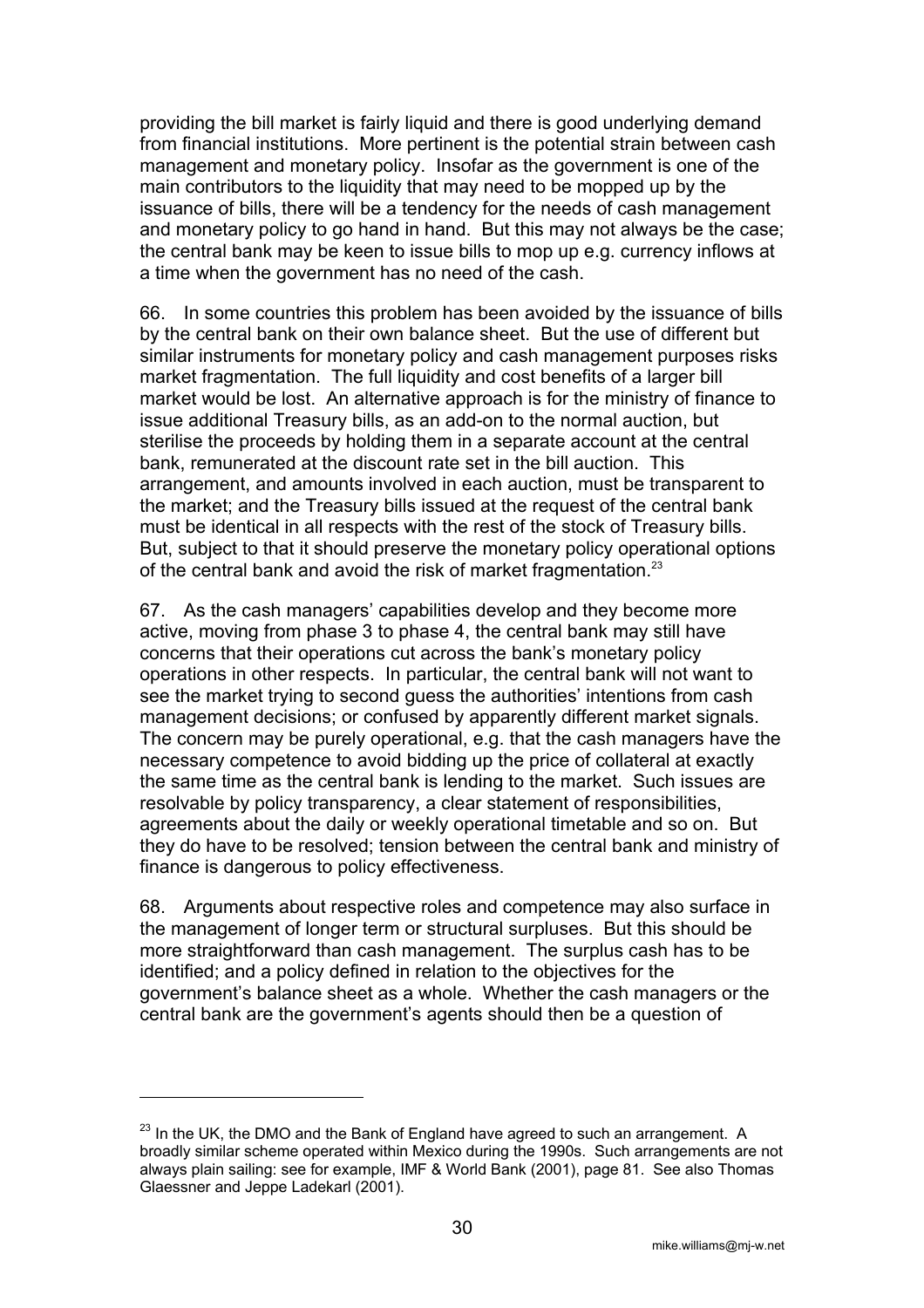<span id="page-31-0"></span>competence, and how far the management of the balances can realistically be ring fenced.

#### **Issues that Arise: Phase 4**

69. More active cash management, aimed at smoothing more fully shortterm changes in the ministry of finance's balance at the central bank, is much more challenging. It self-evidently requires:

- a. A flexible and developed money market.
- b. Staff who are capable of trading in the financial markets, within a strong management framework
- c. The necessary transactions processing and other IT systems.
- d. Much more highly developed credit risk and operational risk management systems than are needed for debt management – both because of the extra number of transactions, and because of the greater exposure to counterparties and (depending on the collateral taken) to issuers.
- e. An efficient local settlement system and related infrastructure.

70. This is a tall order in a developed country, let alone one with scarce administrative and financial resources and a still developing money market. These scarcities may be exacerbated if the ministry of finance in effect replicates systems already in the central bank and competes for some of the same skilled staff. All this argues for caution in moving to a complete separation between monetary policy and cash management where the government cash managers target – and can be expected to meet – a stable balance at the central bank. Instead, there is a case for developing expertise over time; for example, the ministry of finance could increasingly take a role:

- a. In providing forecasts of the government's position to the central bank as its forecasting capability develops.
- b. In reducing the fluctuations in its position; initially by the issuance of Treasury bills, and managing directly its excess current balances, and only subsequently by more active management.